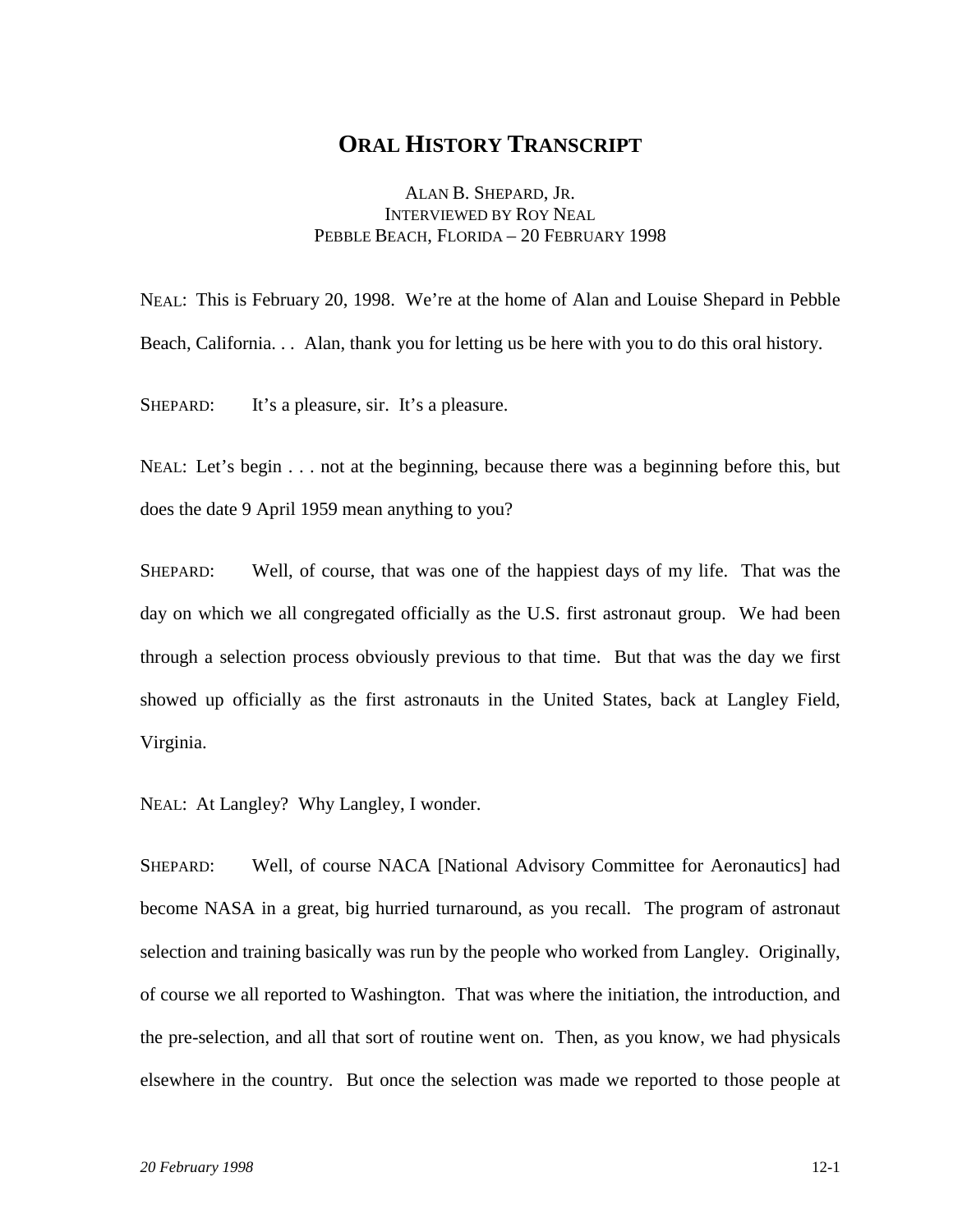Langley Field, which was kind of neat for me because I was already stationed in Norfolk in a job I didn't like in the first place. I was finally taken out of airplanes and put behind a desk for the first time in a bunch of years. . . So it was a really easy trip for us. We . . . didn't even have to move.

NEAL: Your journey to get there took you through test pilot school, took you through combat experience, took you through a bit of everything, didn't it? Why was it that NASA decided to pick test pilots, of all things, to fly the first space mission?

SHEPARD: Well, I think that it was an immediate realization that we had essentially a new product. It didn't look very much like an airplane, but if you were going to put a pilot in it was going to have to fly somehow like an airplane, and . . . when you have a . . . strange new machine, then you go to the test pilots. That's what they were trained to do, and that what's they had been doing. Now, of course, NACA had some test pilots but they were a little bit older. None of them, I don't think, were in a position where they probably could have competed with the varied background of test flying which most of us had. And, so the decision was made. I don't know. They say that [President Dwight D.] Eisenhower had something to do with the decision because he said, "Well, yes, we need a test pilot," he agreed to that (NACA, NASA now, didn't have very many test pilots) "so let's go to the military and see what they have to offer." Now whether Eisenhower himself was involved in the decision, apparently the White House was to some degree.

NEAL: But, the point is of course, you were named. When first you sized up those teammates of yours, I wonder what your first reactions were to the group.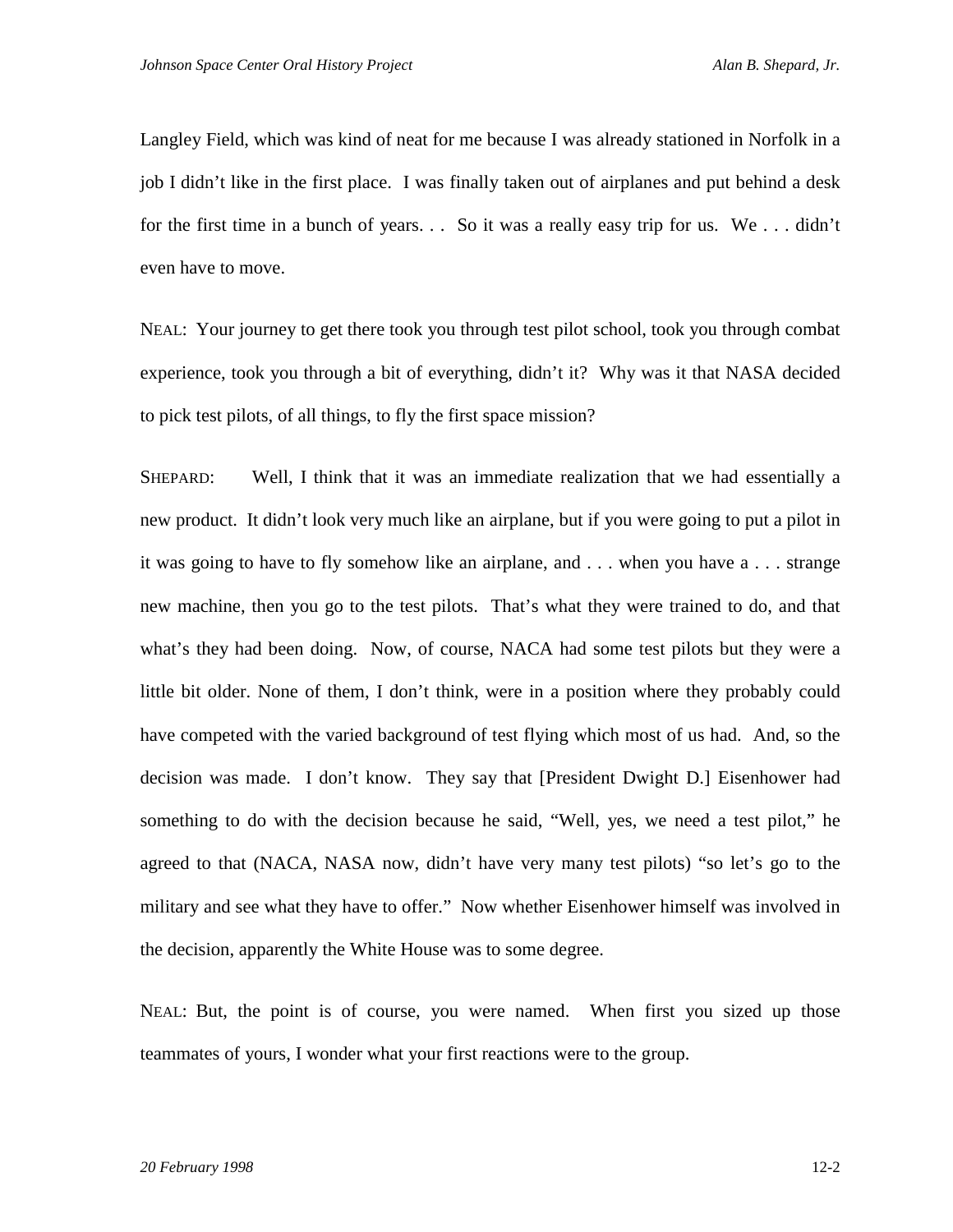SHEPARD: [Laughing] I wondered first of all where these six incompetent guys came from. Seriously, it was not a surprise because several of them had been involved in the preliminary selection process, so I was generally familiar with their backgrounds. Glenn, of course, I had known before; Schirra I had known before because of our Navy connections. So I knew there was a lot of talent there, and I knew that it was going to be a tough fight to win the prize.

NEAL: It was competitive at that time between the seven of you, wasn't it?

SHEPARD: Well it was an interesting situation because, as I say, I was friendly with several of them. And on the other hand, realizing that I was now competing with these guys, so there was always a sense of caution I suppose—particularly talking about technical things. Now in the bar everything changed, but in talking about technical things there was always a sense of maybe a little bit of reservation, not being totally frank with each other, because there was this very strong sense of competition . . .

NEAL: You were talking about your teammates, and I'd like to go back over that. There was competition among the seven of you, wasn't there?

SHEPARD: Well, you know, it was an interesting situation getting together with the seven originals for the first time. And, of course, having known some of them before, with the Navy connections, but yet all of a sudden realizing that here was competition. There were seven guys competing for the first job, whatever that turned out to be. Seven guys going for that one job. So on the one hand there was a sense of friendliness and maybe some support,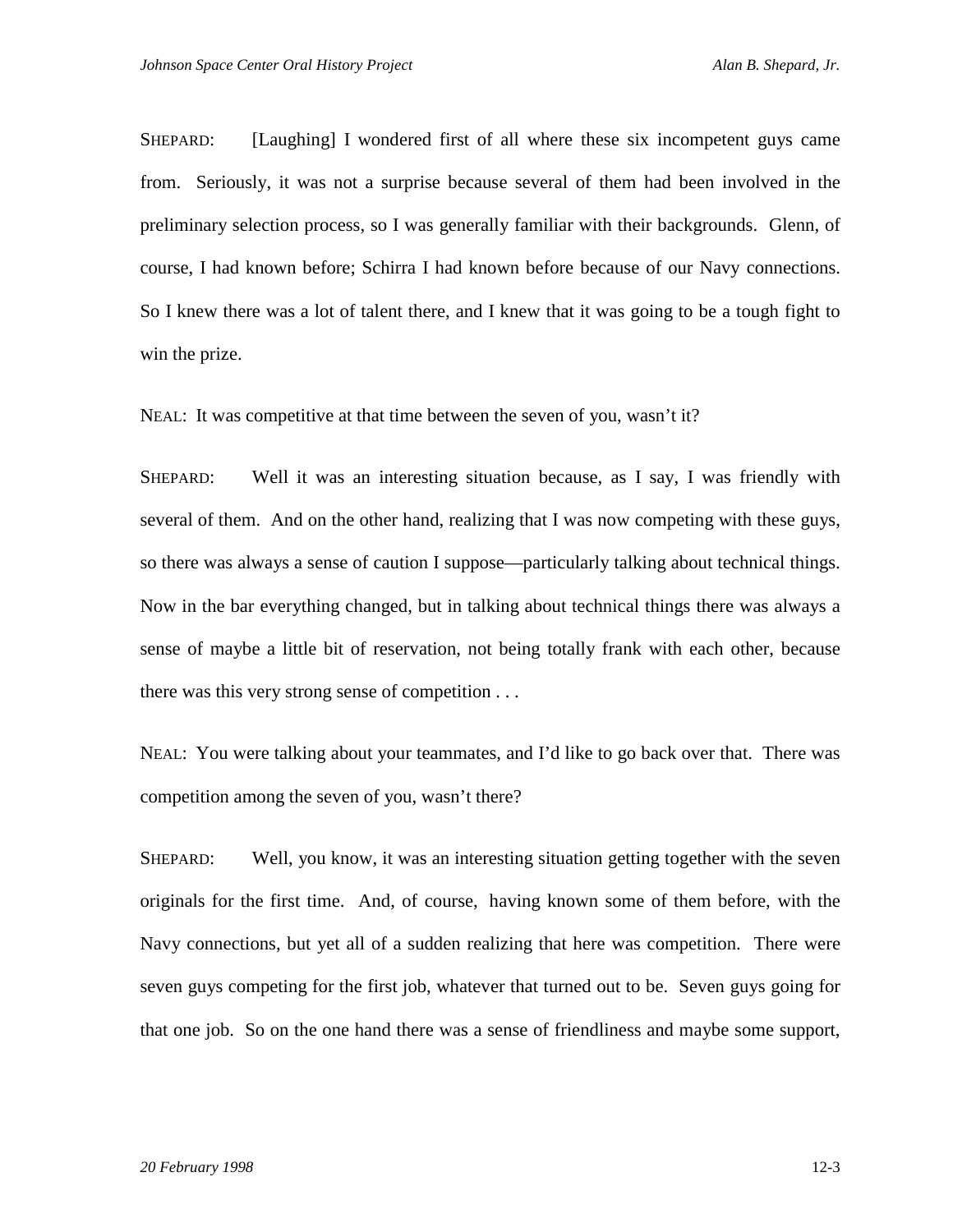but on the other hand, "Hey, I hope the rest of you guys are happy because I'm going to make the first flight." [Laughter]

NEAL: You were about to move into a whole new world, or a new non-world, up there in weightless space of which nothing was known. Didn't that frighten you just a little bit? What were your thoughts about moving into a new environment?

SHEPARD: I suspect my thoughts generally reflected those of the other chaps. But, with me I think it had to be the challenge of being able to control a new vehicle in a new environment. This is a generalization, but it's something which I'd been doing for many, many years as a Navy pilot, as a carrier pilot; and believe me, it's a lot harder to land a jet on an aircraft carrier than it is to land a LM [Lunar Module] on the Moon. That's a piece of cake, that Moon deal! But that was part of my life, was the challenge. And here you had, yes, a new environment, but you know, for fighter pilots who fly upside-down a lot of the time, zero-gravity wasn't that big a deal. Since none of us were medics we hadn't thought about the long-term effects of zero-gravity, but the short-term effects of zero-gravity were not the challenge to us. The challenge was to be able to fly an unusual craft and provide good, positive, thinking control of that vehicle.

NEAL: So unusual a craft that there weren't even any training devices or simulators that could simulate the kind of things you were going to do. You had to make them, didn't you?

SHEPARD: Well, you know that's exactly correct. In the early days we really had what we called "part-task trainers" instead of simulators. Something was built to indicate the control system; something else was built to indicate the radio systems or some of the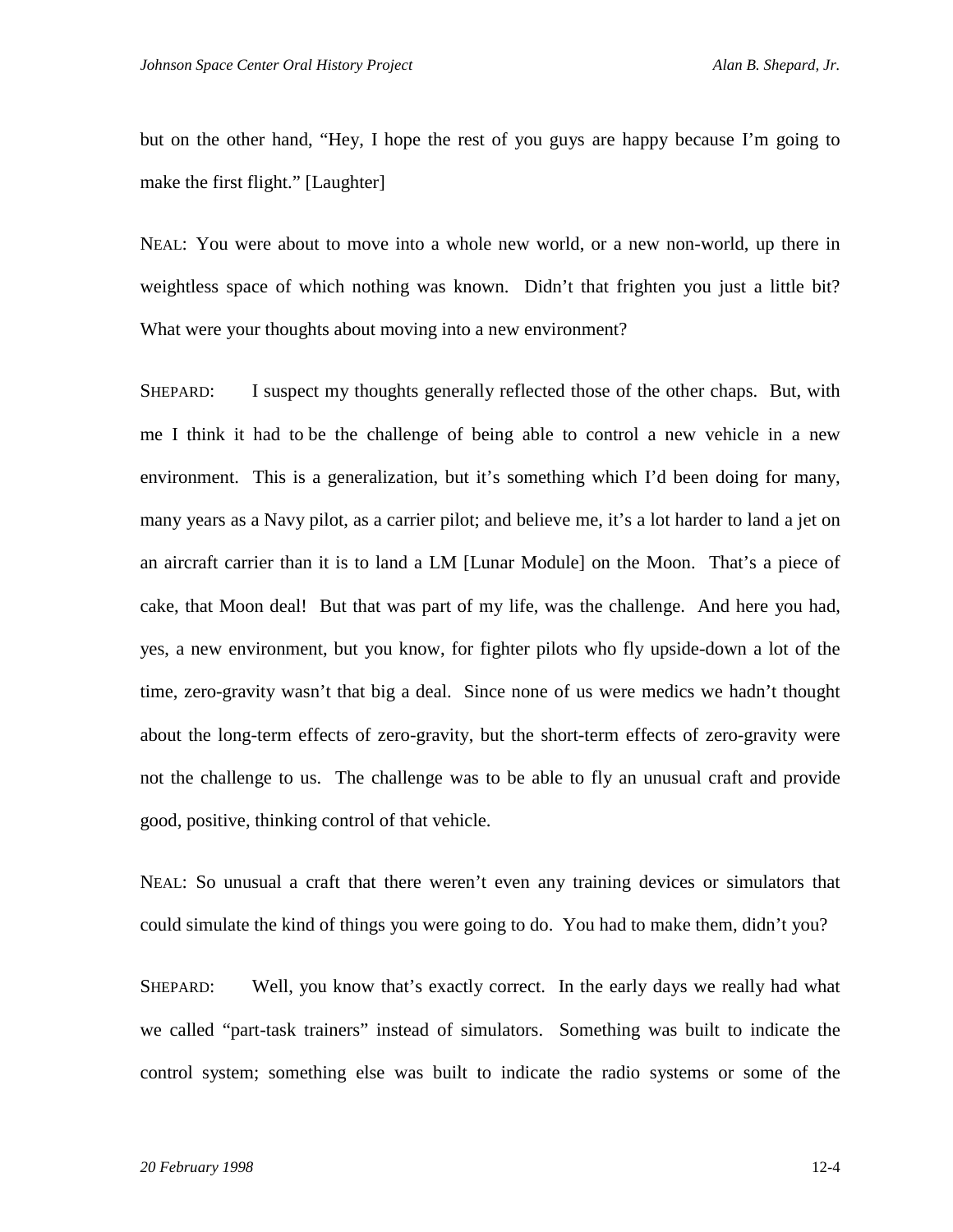instruments. And they were all sort of separated, not the great, glorious simulators which we have today.

NEAL: What was the role of the astronaut in those devices?

SHEPARD: Well, I think that the role of simulators then, today, and tomorrow has to be: You're dealing with individuals who fly unusual aircraft, who conduct unusual experiments infrequently, because you don't fly in space every day. So there has to be the simulator, which . . . artificially creates problems for you to train against or train with, to learn how to overcome difficulties you may be having with your experiment, difficulties you may be having with the tail of the Shuttle or that sort of thing. So simulators are a very, very important part of space flight and they're also a very important part of commercial aircraft. Unfortunately, some of the companies today—the commuter companies—don't require simulator time, which is surprising to me. I think many of the pilots do it on their own. But simulators really are good because they create a sense of confidence in oneself. You go up . . . and the engine quits and you land safely; or you go up and the rocket goes sideways and you get out, come back home and do it again. So there's a lot of confidence created in the simulation business.

NEAL: Did you or the other astronauts take an active role in designing the spacecraft?

SHEPARD: Yes, we did, and we tried to do it as efficiently as we could. . . In the early days, with only seven, we assigned *an* individual to work directly with the contractor. And this was all with NASA's blessing, because the NASA engineers were there as well. But primarily from a pilot's point of view, is this handle in the right place? If you have a switch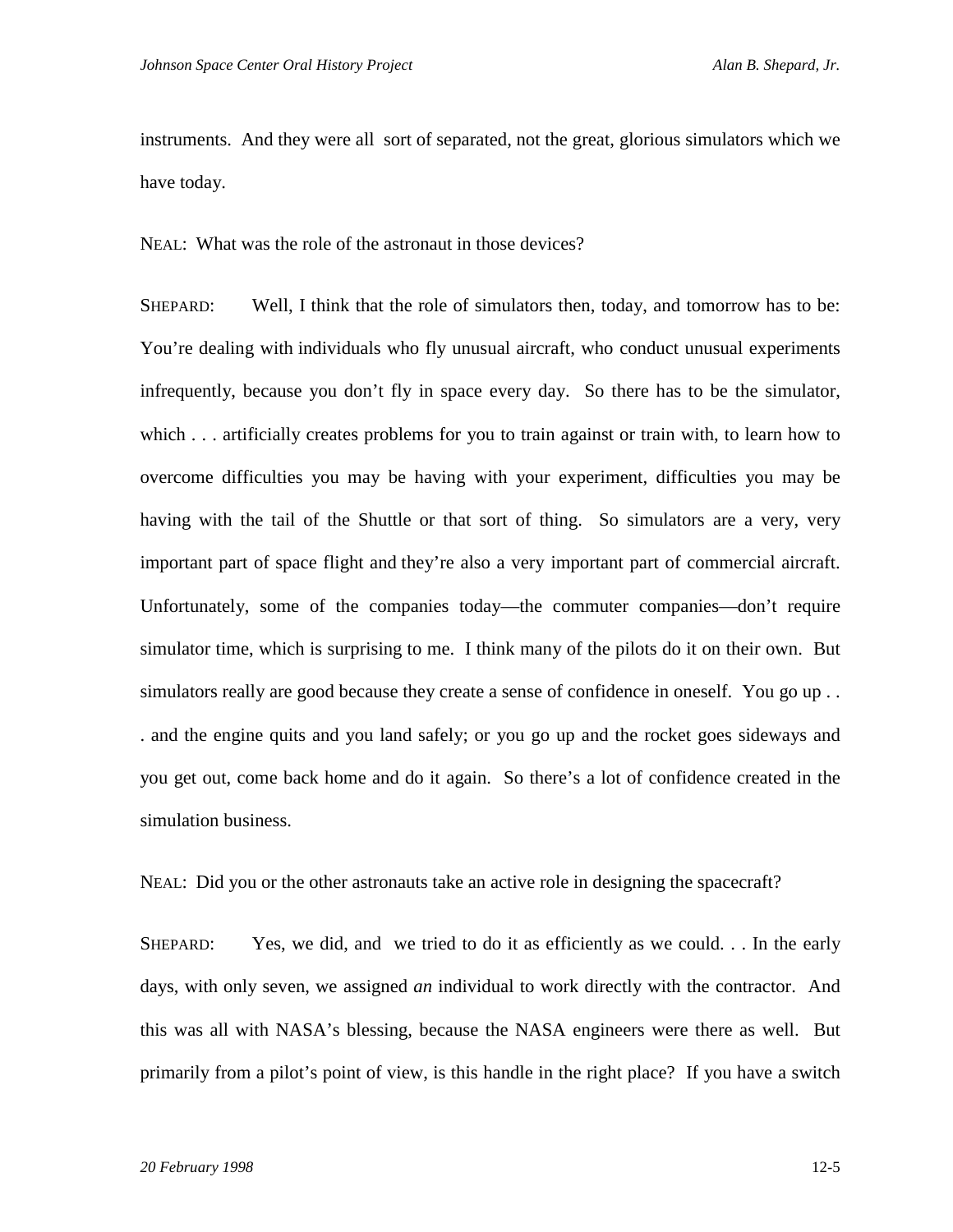which you have to use to counteract an emergency, is it reachable, is it visible, or do you have to go behind your back somewhere to find the darn thing? Primarily from a pilot's point of view was our interface.

NEAL: Then finally you wound up being the first man to fly in a Mercury spacecraft. Did you know that was coming or was it a surprise? Can you describe your steps that led up to it?

SHEPARD: ... We had been in training for about 20 months or so, toward the end of 1960, early 1961, when we all intuitively felt that Bob [Robert R.] Gilruth had to make a decision as to who was going to make the first flight. And, when we received word that Bob wanted to see us at 5:00 in the afternoon one day in our office, we sort of felt that perhaps he had decided. There were seven of us then in one office. We had seven desks around in the hangar at Langley Field. Bob walked in, closed the door, and was very matter-of-fact as he said, "Well, you know we've got to decide who's going to make the first flight, and I don't want to pinpoint publicly at this stage one individual. Within the organization I want everyone to know that we will designate the first flight and the second flight and the backup pilot, but beyond that we won't make any public decisions. So," he said, "Shepard gets the first flight, [Virgil I. "Gus"] Grissom gets the second flight, and Glenn is the backup for both of these two sub-orbital missions. Any questions?" Absolute silence. He said, "Thank you very much. Good luck," turned around, and left the room. Well, there I am looking at six faces looking at me and feeling, of course, totally elated that I had won the competition. But yet almost immediately afterwards feeling sorry for my buddies, because there they were. I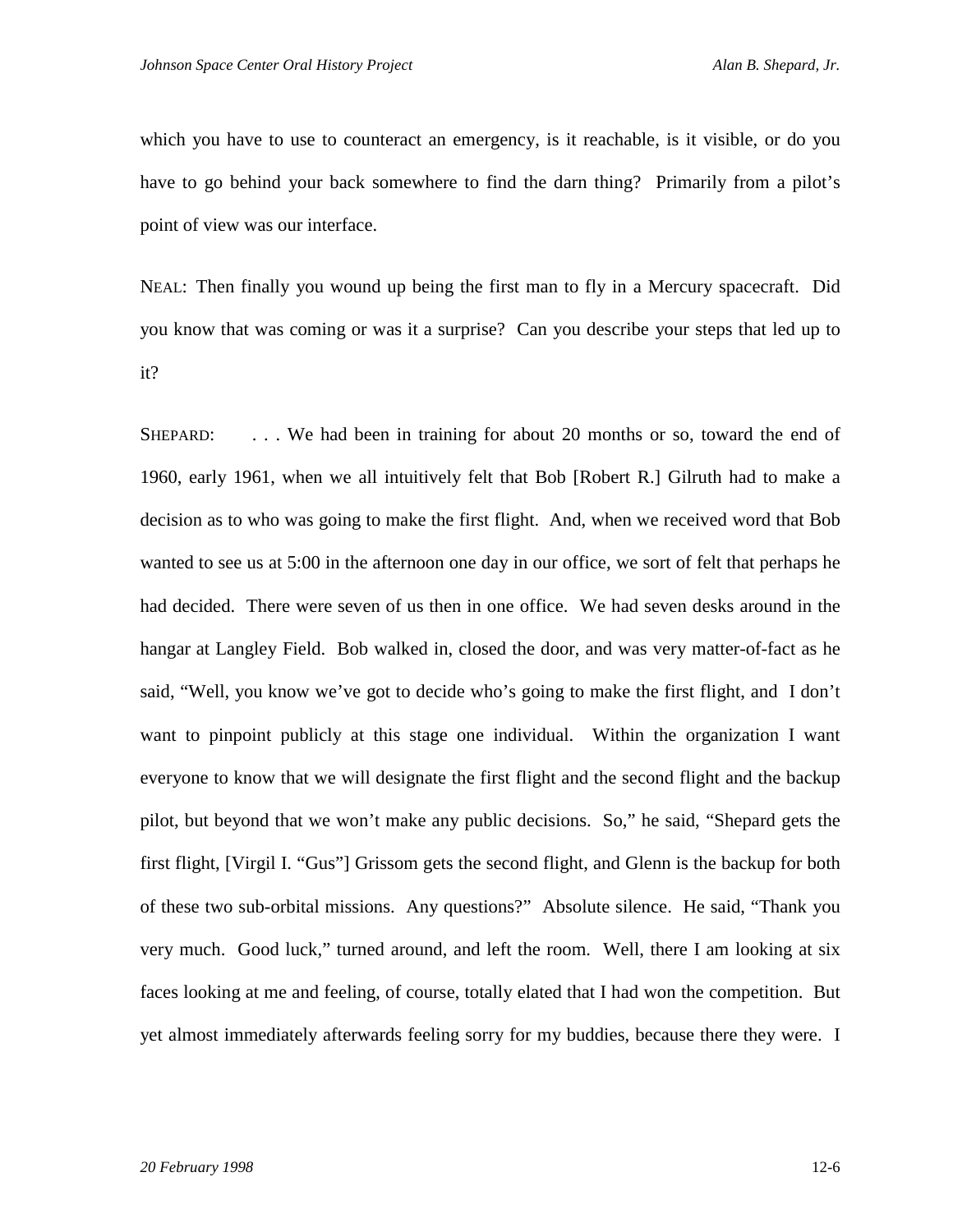mean, they were trying just as hard as I was and it was a very poignant moment because they all came over, shook my hand, and pretty soon I was the only guy left in the room.

NEAL: That's a priceless story, Alan. Finally things progressed to the point where you're getting ready for the flight. And if I'm remembering correctly there were some holds dealing with that day on the launch pad. Let's go back to that day, as you remember it. You're getting ready now for MR-3, as it was loosely labeled.

SHEPARD: Actually the checkout, the countdown had been running very, very well. Of course, [John H.] Glenn [Jr.] was the backup pilot and he'd been in on the pre-flight stuff. The Redstone checked out well. We had virtually no problems at all and were scheduled for, I believe it was, the second of May. And, I was dressed, just about going out the door when a tremendous rainstorm, thunderstorm came over and obviously they decided to cancel it, which I was pleased they did. It was rescheduled for 3 days later, and of course, went through the same routine. The weather was good, and I remember driving down to the launching pad in a van which was capable of . . . providing comfort for us with a pressure suit on and any last-minute adjustments in temperature devices and so on that had to be made; they were all equipped to do that. The doctor, Bill [William K.] Douglas, was in there. We pulled up in front of the launch pad, of course, it was dark. The liquid oxygen was venting out from the Redstone. Searchlights all over the place. And I remember saying to myself, "Well, I'm not going to see this Redstone again." And you know, pilots love to go out and kick the tires. It was sort of like reaching out and kicking the tires on the Redstone because I stopped and looked at it, . . . looked back and up at this beautiful rocket, and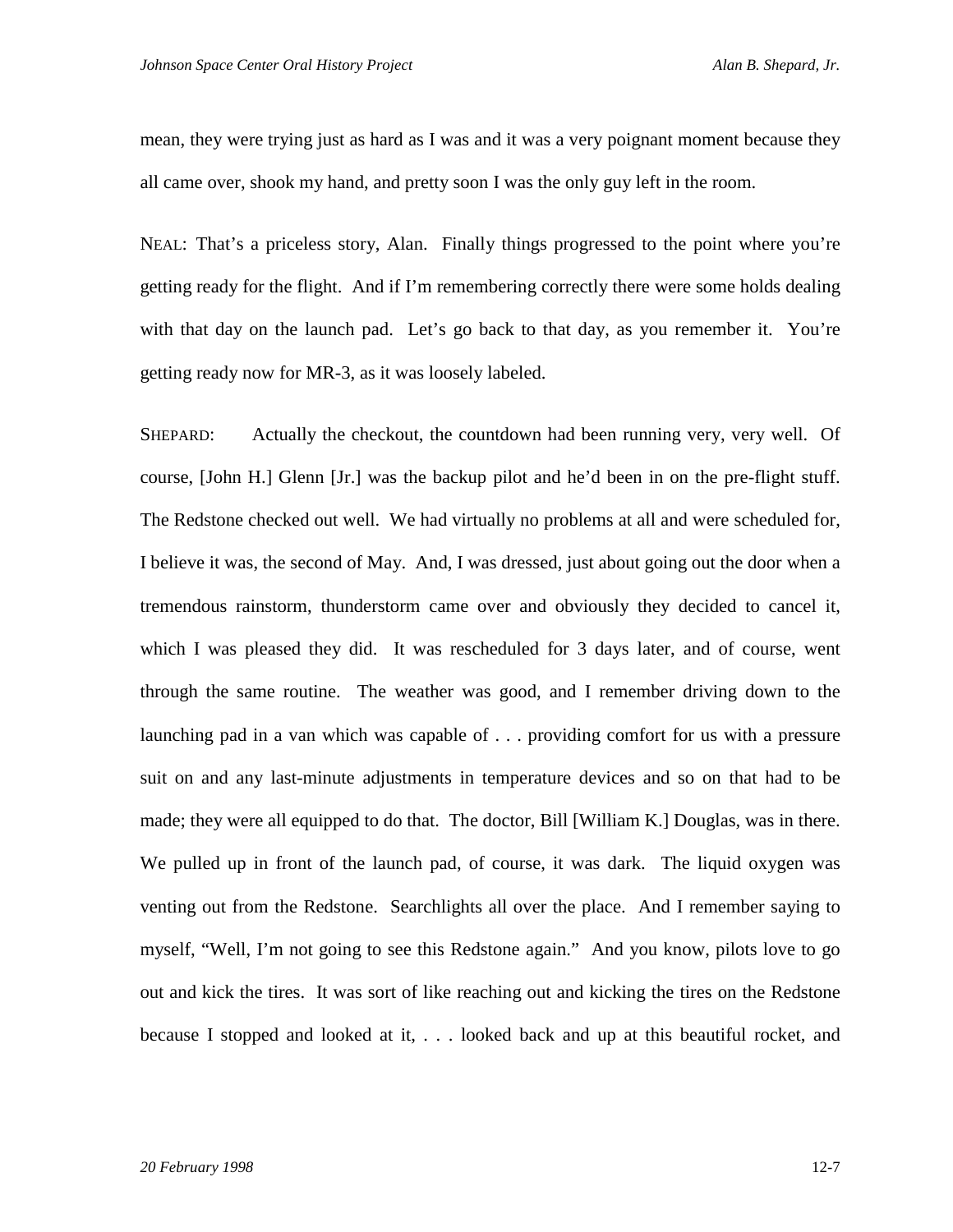thought, "Well, okay buster, let's go and get the job done." So I sort of stopped and kicked the tires then went on in and on with the countdown.

There was a time during the countdown when there was a problem with the inverter in the Redstone. [L.] Gordon Cooper [Jr.] was the voice communicator in the block house. So he called and said, "This inverter is not working in the Redstone. They're going to pull the gantry back in, and we're going to change inverters. It's probably going to take about an hour, an hour-and-a-half." And I said, "Well, if that's the case then I would like to get out and relieve myself." We had been working with a device to collect urine during the flight that worked pretty well in zero-gravity but it really didn't work very well when you're lying on your back with your feet up in the air like you were on the Redstone. And I thought my bladder was getting a little full and, if I had some time, I'd like to relieve myself. So I said. . . , "Gordo, would you check and see if I can get out and relieve myself quickly . . . ?" And Gordo came back . . ., I guess after there were some discussions going on outside—it took about 3 or 4 minutes—and finally came back and said [in a German accent], "No, he says; [Wernher] von Braun says, 'The astronaut shall stay in the nosecone.'" So I said, "Well, all right that's fine but I'm going to go to the bathroom." And they said, "Well, you can't do that because you've got wires all over your body and will have short circuits." I said, "Don't you guys have a switch that turns off those wires?" And they said, "Yea, we've got a switch." So I said, "Please turn the switch off." Well, I relieved myself and of course with a cotton undergarment, which we had on, it soaked up immediately in the undergarment and with 100% oxygen flowing through that spacecraft, ... I was totally dry by the time we launched. But somebody did say something about me being in the world's first wetback in space. [Laughter]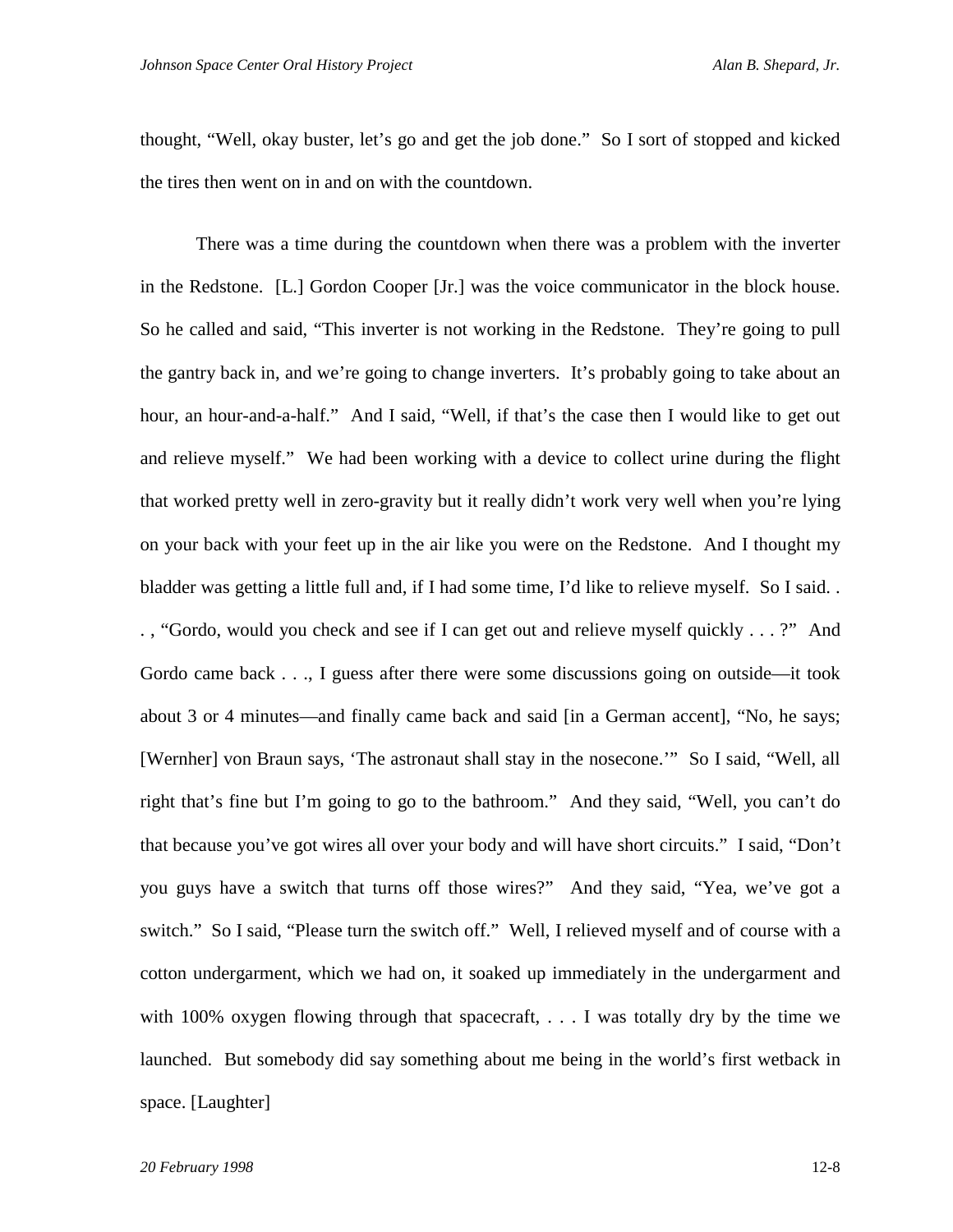NEAL: At that time the whole game was totally competitive, not alone among the seven astronauts, but you were in a race for space with the Russians. They kind of beat you to the punch, didn't they? I'm thinking of Yuri Gagarin when I say that.

SHEPARD: . . . That little race between Gagarin and me was really, really close. Obviously, their objectives and their capabilities for orbital flight were greater than ours at that particular point. We eventually caught up and went past them, but as you point out it was the Cold War, there was a competition. We had flown a chimpanzee called Ham in a Redstone-Mercury combination, and everything had worked perfectly except there was a relay which at the end of the powered flight was supposed to eject the escape tower, because it was no longer needed, separate it from the Mercury capsule and eject it. For some reason with Ham's flight, it fired but it did not separate itself. So the chimp was lifted to another 10 or 15 miles in altitude and another 20 or 30 miles in range. There was absolutely nothing . . . else wrong with the mission. So our recommendation, strongly, was, "Okay, let's put Shepard in the next one. Everything worked fine, so if the thing happens again, no big deal. Shepard goes a little higher." Wernher said [in a German accent], "No, we want everything absolutely right." So we flew another unmanned mission before Gagarin flew, then his flight, and then mine, so it was really touch-and-go there. If we'd put me in that unmanned mission, we would have actually flown first. But it was tight.

NEAL: In retrospect it doesn't seem that important, but at the time I guess it was.

SHEPARD: Oh very important; absolutely, absolutely.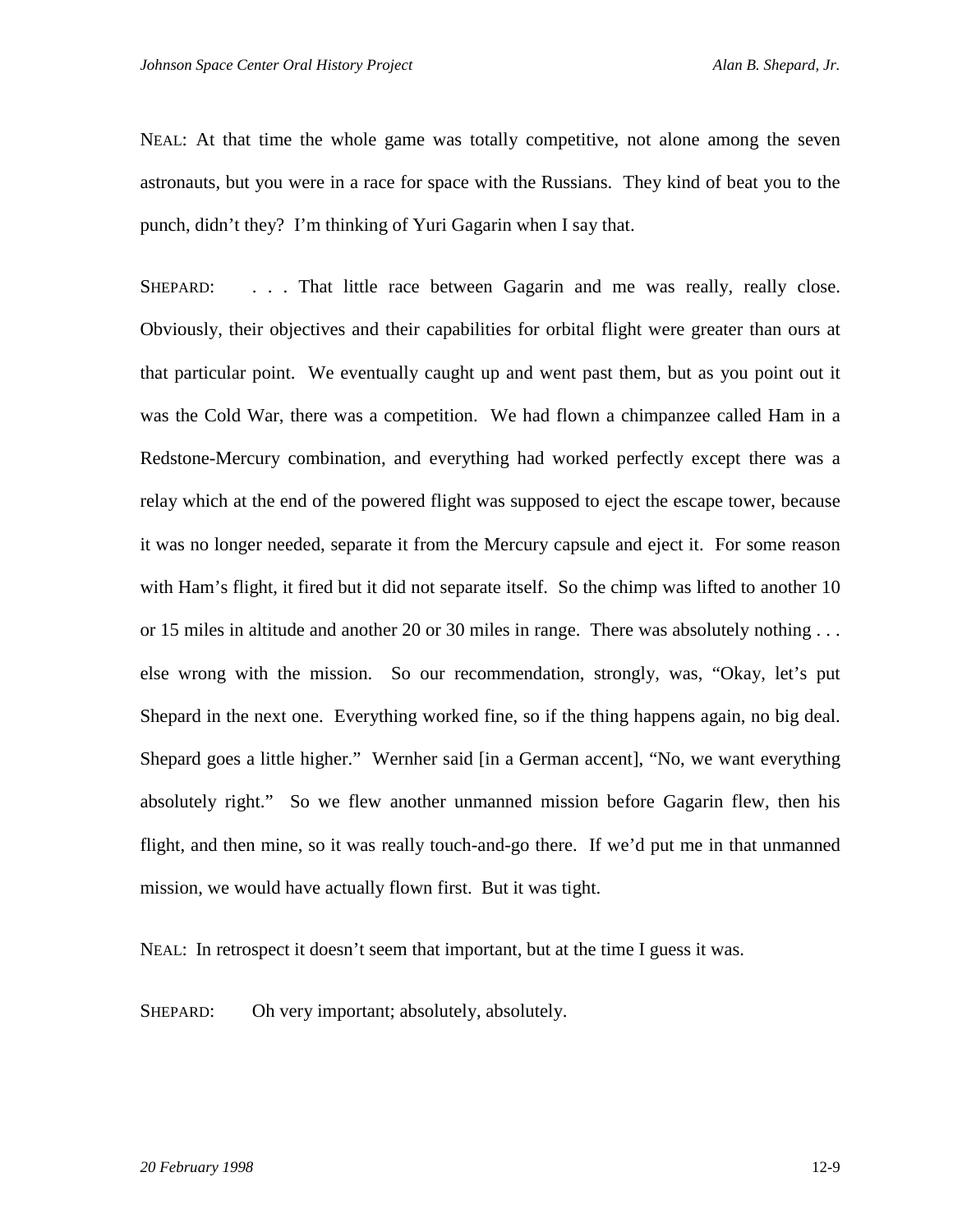NEAL: How important was it? Did you say anything publicly, or did you just nurse your wounds and get ready to fly again?

SHEPARD: As you know, we had a lot of differences of opinion about things in the program. Not only the design but in some of the scheduling, but most of that was kept pretty quiet. Most of it was resolved, and very little of that came out in public. It was always . . . sort of a joint decision.

NEAL: Then, as time went on you started lobbying for another flight in Mercury, but then Mercury was cut a little short because there was the pressure of something else, wasn't there? Can you discuss those pressures?

SHEPARD: You are not surprised that I wanted to fly again, are you, Mr. Neal?

NEAL: Not at all.

SHEPARD: After Cooper finished his day-and-a-half orbital mission there was another spacecraft ready to go. My thought was to put me up there and just let me stay until something ran out; until the batteries ran down, until the oxygen ran out, or until we lost a control system or something. Just an open-ended kind of a mission. And, so I recommended that and they said that they didn't expect to hear anything else from me. But I remember when Cooper and his family and the other astronauts and families were invited to the White House for cocktails with Jack [President John F.] Kennedy, and we stopped at Jim [James E.] Webb's house first and had a little warm-up there, and I was politicking with Webb and I said, "You know, Mr. Webb, we could put this baby up there in just a matter of a few weeks; . . . it's all ready to go. We have the rockets. Just let me sit up there and see how long it will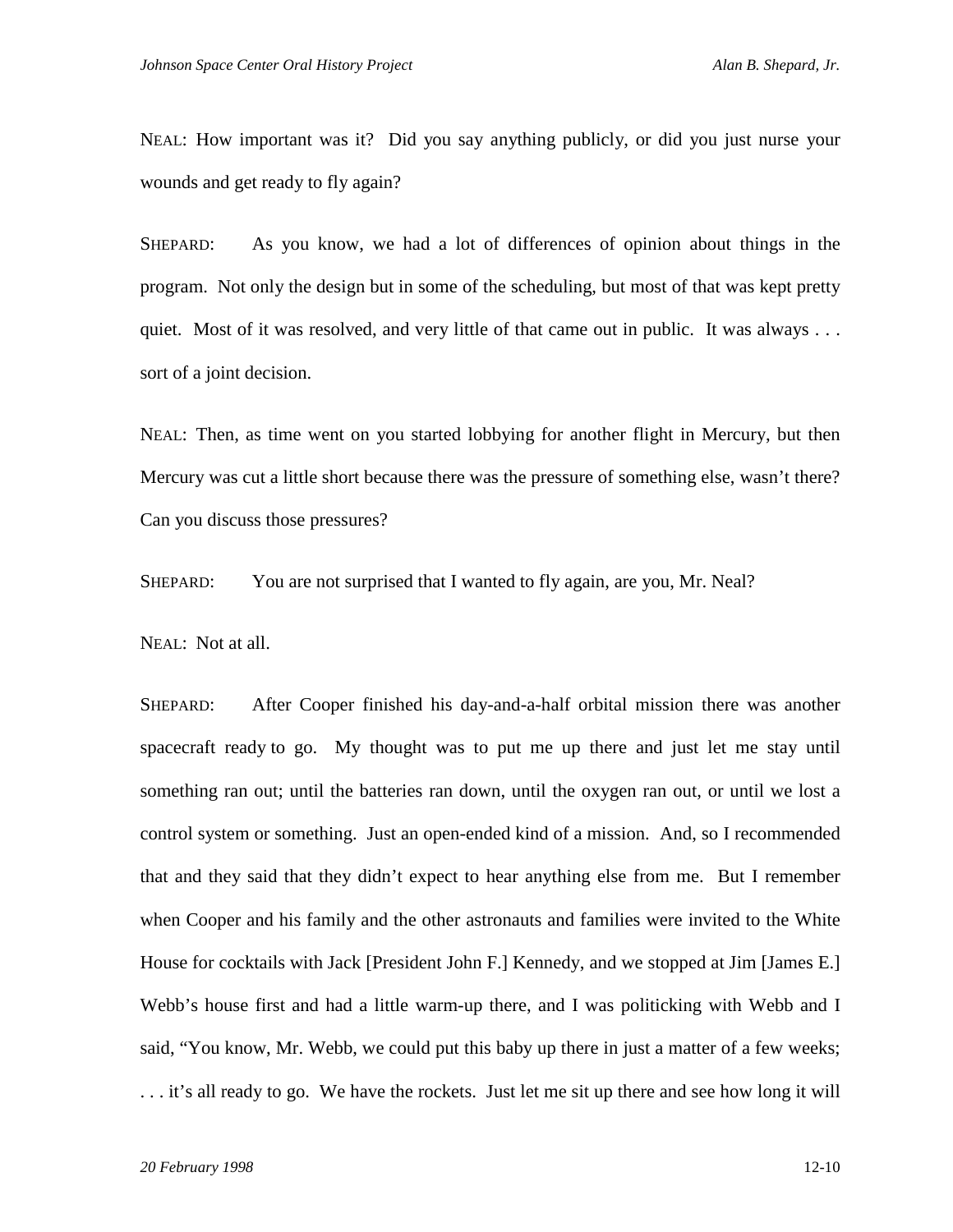last, get another record out of it." Well, he said, "No, I really don't think so. I think we've got to get on with Gemini." And I said, "Well, I'm going to see the President in a little while. Do you mind if I mention it to him?" He said, "No, but you tell him my side of the story, too." So I said, "All right."

So, we got over there and we were all sipping our booze, getting some of our taxpayers' money back drinking at the White House, and I got Kennedy aside and said, "There's a possibility we could make another long-duration Mercury flight—maybe 2, maybe 3 days—and we'd like to do that." He said, "What does Mr. Webb think about it?" I said, "Webb doesn't want to do it." So he said, "Well, I think I'll have to go along with Mr. Webb."

NEAL: It made you realize who was the power behind the throne.

SHEPARD: At least I tried.

NEAL: So instead you started then getting ready to fly in Gemini, another whole new ballgame.

SHEPARD: ... Yes. It was very fortune I was chosen to make the first Gemini mission. Tom Stafford, who is a very bright young guy, was assigned as co-pilot, and we were already into the mission, already training for the mission. We had been in the simulators, as a matter of fact, several different times. I'm not sure whether we'd looked at the hardware in St. Louis or not prior to the problem which I had.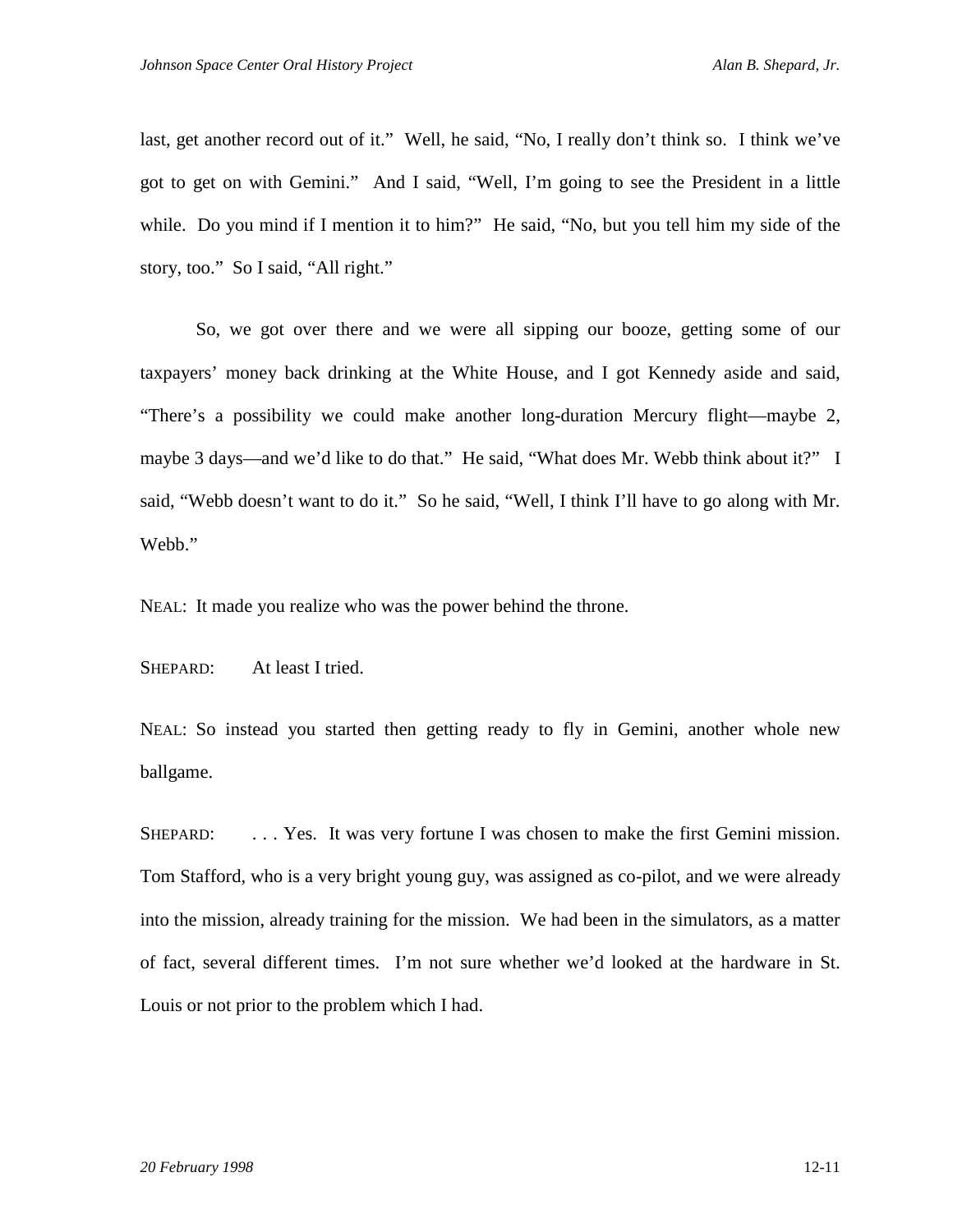The problem I had was a disease called Ménière's; it is due to elevated fluid pressure in the inner ear. They tell me it happens in people who are Type A, hyper, driven, whatever. Unfortunately, what happens is it causes a lack of balance, dizziness, and in some cases nausea as a result of all this disorientation going on up there in the ear. It fortunately is unilateral, so it was only happening with me on the left side. But it was so obvious that NASA grounded me right away, and they assigned another crew for the first Gemini flight. So there I was, what do I do now? Do I go back to the Navy? Do I stick around with the space program? What do I do? I finally decided that I would stay with NASA and see if there wasn't some way that we could correct this ear problem. Several years went by, there was some medication which alleviated it, but I still couldn't fly solo. Can you imagine the world's greatest test pilot has to have some young guy in the back flying along with you? I mean, talk about embarrassing situations! But as a matter of fact, it was Tom [Thomas P.] Stafford who came to me and said he had a friend in Los Angeles who was experimenting correcting this Ménière's problem surgically. And so I said, "Gosh that's great. I'll go out and see him." So he set it up. I went on out there. The fellow said, "Yeah, we do. What we do is we make a little opening there, put a tube in so that it enlarges the chamber that takes that fluid pressure, and in some cases it's worked." And I said, "Well, what if it doesn't work?" And he said, "Well, you won't be any worse off than you are, except you might lose your hearing. But other than that . . ." So I went out there under an assumed name.

NEAL: What was the name?

SHEPARD: It was Poulos, I think. Victor Poulos. The doctor knew and the nurse knew, but nobody else knew . . . So, Victor Poulos checks in and they run the operation . . . it's not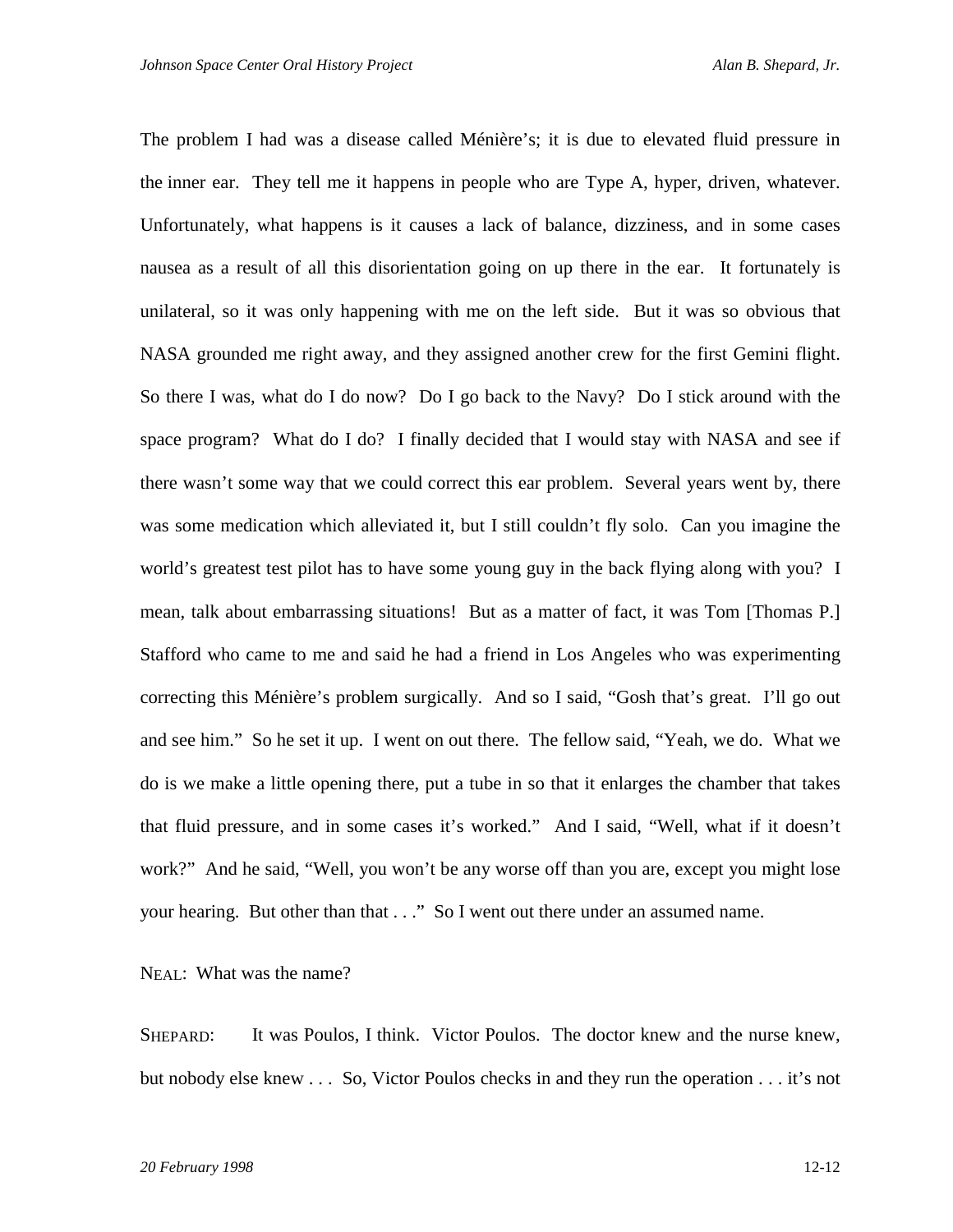that traumatic, obviously, because after about a day I was out of there. Of course it was obvious when you look at the big ball of stuff over my ear when I get back home. But NASA started looking at me. And several months, several months, several months went by, and finally said, "Yes, all the tests show that you no longer are affected by this Ménière's disease." So there I was, having made the right decision.

NEAL: I think we'd better backtrack a little here, because obviously this is going to bring you into direct discussion about a fellow named Deke [Donald K.] Slayton, and we haven't established the fact that Deke, like you, was knocked out of flying. So let's go back over a little of that, particularly because that happened back in the Mercury days when Deke was getting ready to fly, and I wonder, when you first heard [about Deke]?

SHEPARD: Deke had already been assigned to follow John...

NEAL: And suddenly he got bumped from his Mercury flight. That was a heart condition, wasn't it?

SHEPARD: Yeah, there was a lot of controversy about that because it was a heart murmur or a palpitation, some irregularity, but one which was not obvious. It was not a continuous kind of thing. It was not as if he was getting ready for cardiac arrest or anything like that. It was just occasionally he'd have a little twitch down there...

NEAL:  $\dots$  It was a real blow. I wonder what your reaction was to it at the time, and if you can give us a little background on it.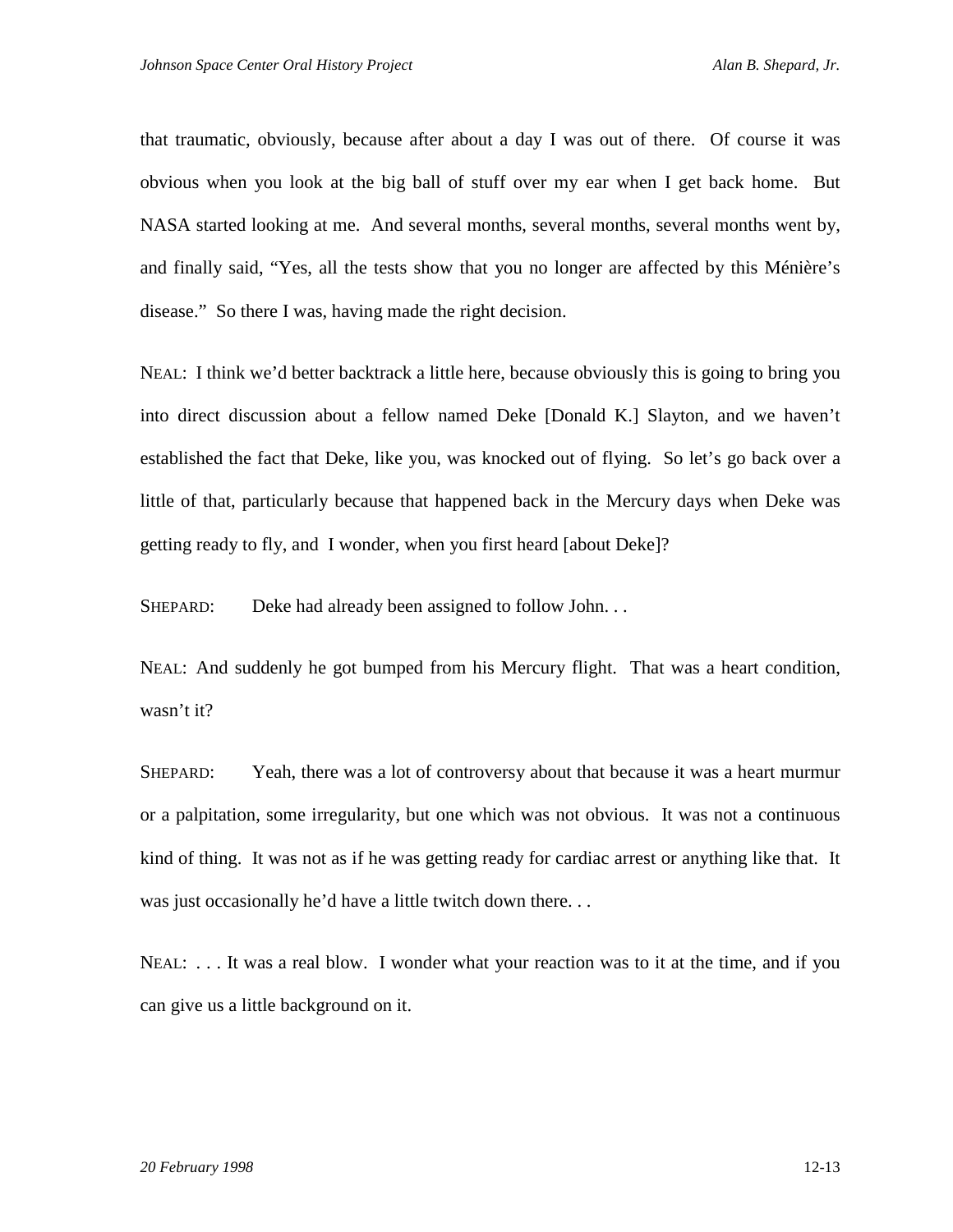SHEPARD: Well back in those days, as we have discussed before, we were still highly competitive. There were still seven guys going for whatever flight was available next. And Slayton had been chosen to make the second orbital mission after Glenn when he had this little heart murmur. As I say, it wasn't anything real noticeable. I mean, it wasn't continuous. It just showed up once in a while. But yet it made the medics very nervous, and even after fairly exhaustive tests showed that it was not repetitive to the point where it would have interfered with the mission there was still a sense of, "Well, we just can't take a chance on anything, on the hardware or the astronauts." So he was grounded. Flat grounded. And at that point the feeling of competitiveness with Deke turned into one of camaraderie, one of feeling sorry for him. A sense of, "Let's get you back on the schedule, old buddy, somehow." Because you really felt sorry for him at that point because he no longer was competitive. But on the other hand, to have a guy in that position, and knowing how tough that could be to him. So he was grounded. Obviously, the benefit for us was to have  $\dots$ some one of us who could immediately become a spokesman, because he had decided to stay on. I think he'd resigned his Air Force Reserve at that point. I'm not sure, but I think so. Anyway, somebody who could speak for the group and not . . . have to worry about some of the ins and outs of training. So it was an obvious advantage to have him as a leader and as a spokesman of the group.

NEAL: And, so he became, what, Chief of the Astronaut Office? What was his title?

SHEPARD: Well, I think yeah sort of, Chief of the Astronaut Office.

NEAL: That was a job eventually you wound up with, by title.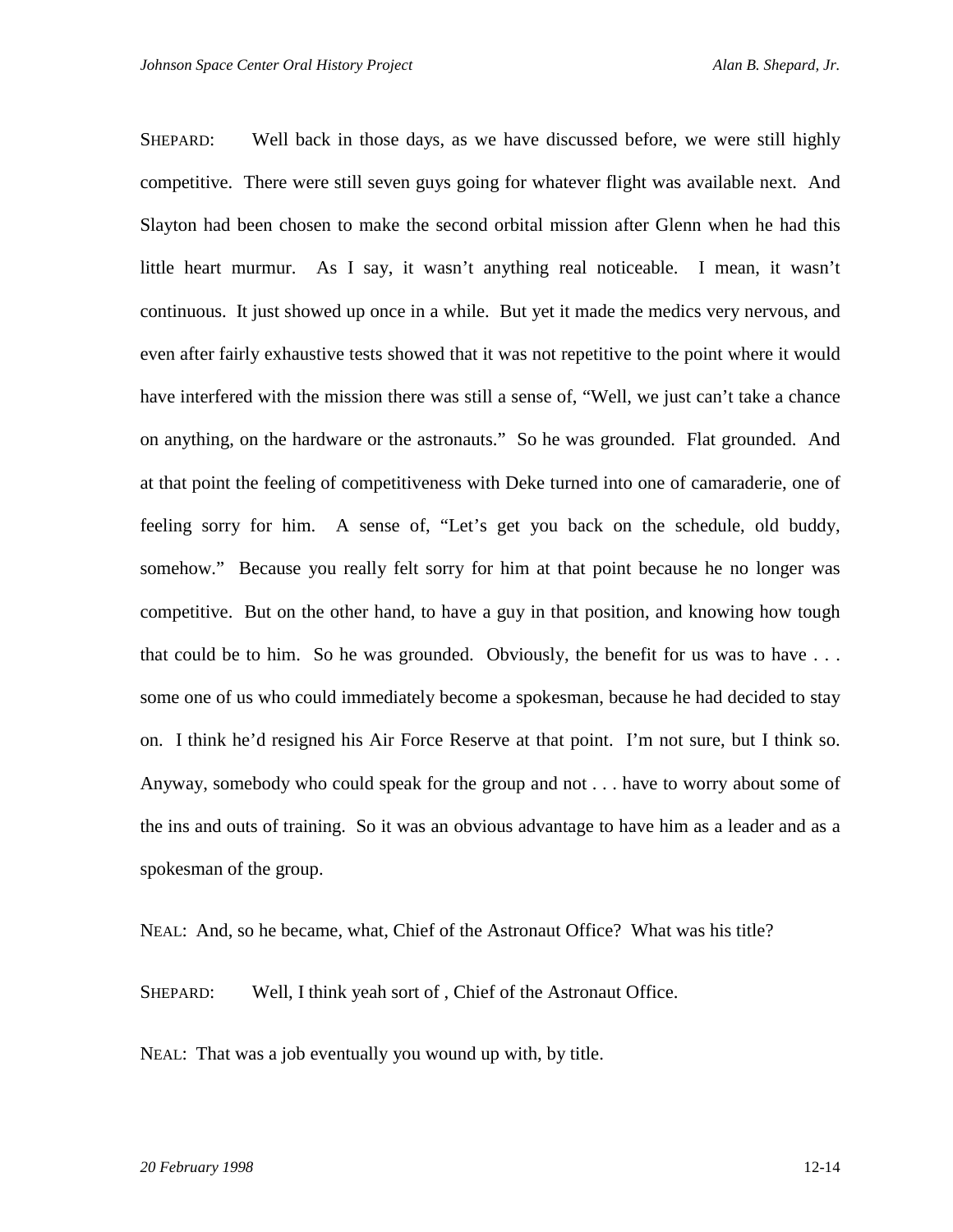SHEPARD: Yeah, things were changed around, of course.

NEAL: Once you went into Gemini all of a sudden there were two of the seven who had been grounded, Deke and Al. What a team. How did it come about that you wound up becoming Chief of the Astronaut Office while Deke, by this time, had assumed quite some power as Head of Astronaut Affairs?

SHEPARD: Well, as I'd indicated earlier, I decided to fight this Ménière's to stay with NASA. And during the time period when I was grounded, I could become very, very useful in the astronaut training business. I suppose that we really had grown if you'd consider the number of chaps that were involved in the simulators, for example, in the suiting procedures, taking care of the suits and so on, direct supporting the facilities for the astronauts; there were really quite a number of people involved. So they decided to make it a separate division. Deke was the head of that division, and I was given the job specifically of the care and feeding of these astronauts, in charge of their training, helping Deke with crew assignments, that sort of thing.

NEAL: Was it Deke primarily that got you the job, or was it just the fact that you had all the qualifications? How did that work?

SHEPARD: Well, I think it was just a matter of saying, "What do we need?" When I became grounded and informed NASA I was going to stay there, then we had two guys that really . . . either one of us could have done the job. One little difference I think, perhaps that I knew that somehow something was going to happen soon with me. I was either going to get the ear fixed or I was gone. With Deke, I think he was more or less resigned at that stage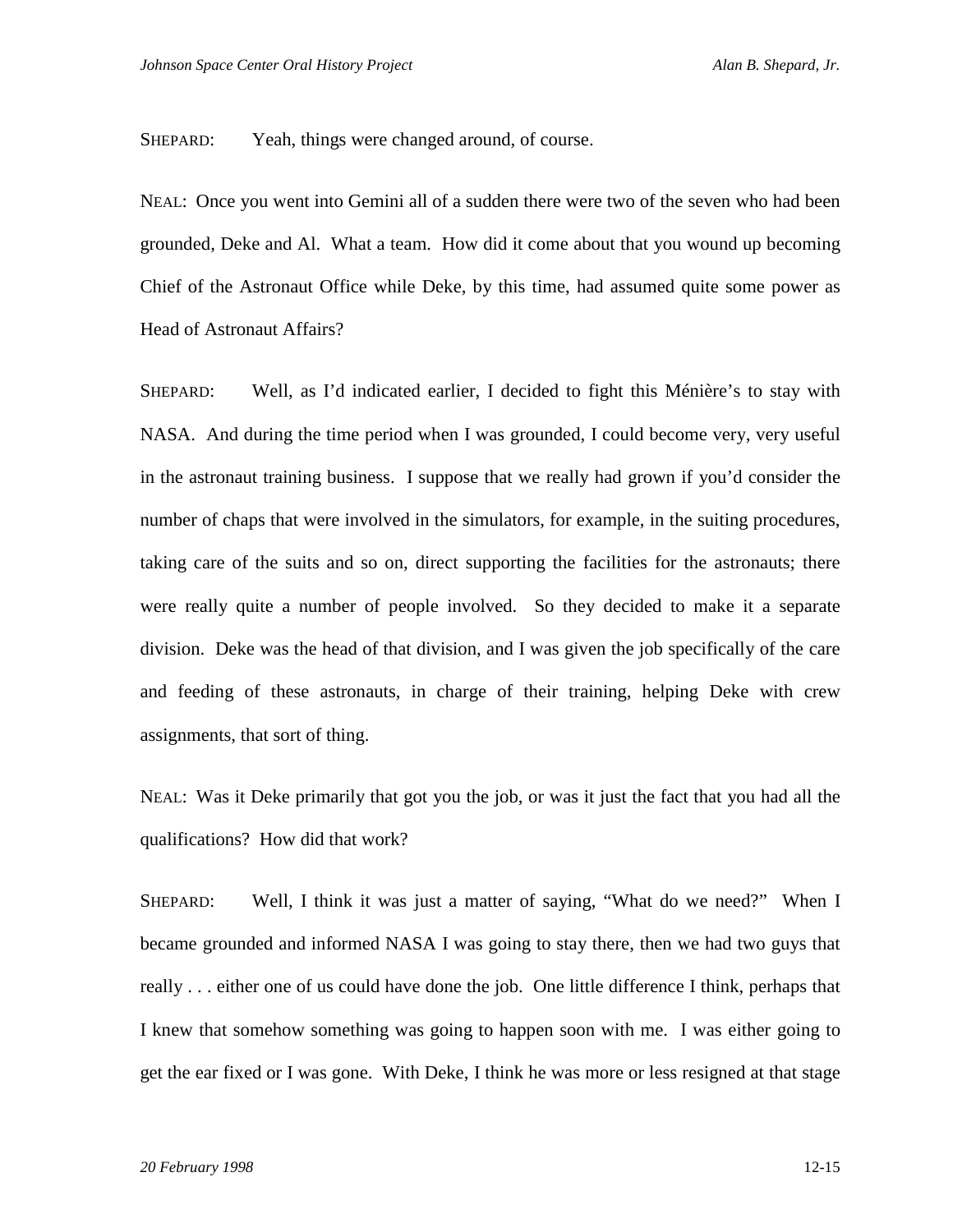to the heart murmur business, and the medics kept giving him a bad time about that. So I think it was really that Deke probably was more of a long-term commitment than in my particular case, so I think that's really why it was established. You know we just talked it over with [Christopher C.] Kraft [Jr.] and Gilruth and they sort of agreed that I was a good selection.

NEAL: You two had quite a reputation for running a very tight ship.

SHEPARD: Well, of course Deke and I were both mad because we were grounded. We'd both been training as astronauts. We knew where every skeleton was in the whole process, and we just wouldn't let those guys get away with anything. We knew what they had to do, we knew how they had to do it, and if they weren't doing it then we would bring them in and tell them about it. Maybe I was a little more forceful than I would have been normally, because of being grounded. I believe they called me The Icy Commander or some "friendly" term like that. . .

NEAL: Steely-eyed?

SHEPARD: We knew where all the skeletons were.

NEAL: Knowing that, in a very peculiar way from a NASA point of view, perhaps it was for the betterment of the space program that you and Deke were both doing what you were doing at the time you were doing it. Did you ever think of that?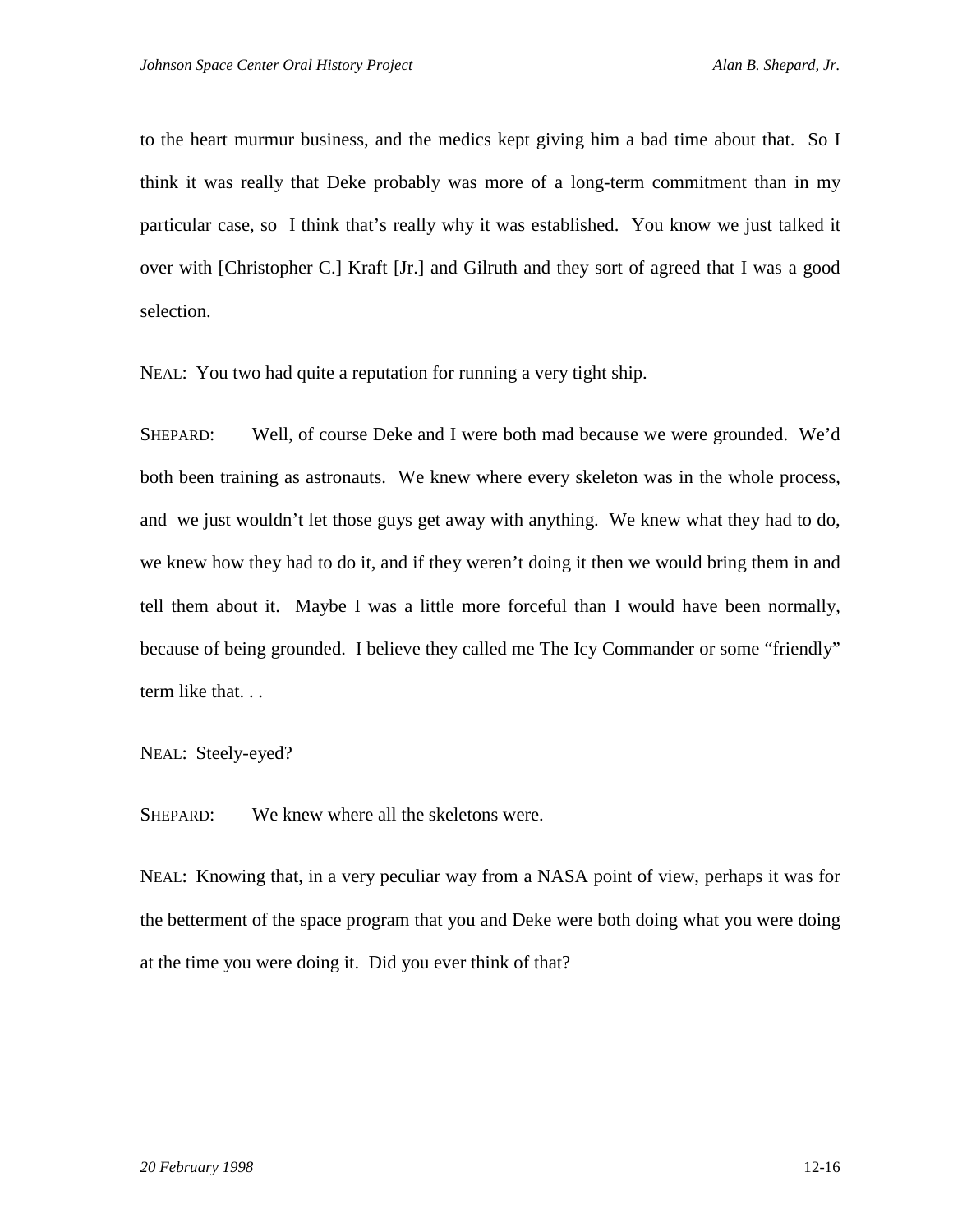SHEPARD: I think certainly there was a need for coordination, there was a need for representation at the executive level. Other chaps could have done the job perhaps equally as well or perhaps even better. But it seemed like we turned out some pretty good crews.

NEAL: I don't think anybody could fault your selection of crews, Alan. All the way through the Gemini Program and finally on into Apollo. And it was during the time of Apollo by which time you finally located through Stafford's ministrations, as you described earlier, a way to treat the Ménière's syndrome in Los Angeles. Suddenly the skies opened again for Alan Shepard. Or did they? You had to get back into the program, didn't you?

SHEPARD: Well, of course, when NASA finally said I could fly again, I went to Deke and said, "We have not announced publicly the crew assignment for Apollo 13. I have a recommendation to make." I had picked two bright, young guys—one of them a Ph.D., and one of them a heck of a lot smarter than I was—and made up a team to go for an Apollo flight. I said, "I would like to recommend that I get Apollo 13, with Stu [Stuart A.] Roosa as command module and Ed [Edgar D.] Mitchell as lunar pilot." Deke said, "I don't know. Let's try it out." So we sent it to Washington, and they said, "No, no way." So we said, "Now wait a minute. Shepard's got to be at least as smart as the rest of these guys, maybe a little smarter." And they said, "Well, we know that. But it's a real public relations problem. Here this guy's just gotten un-grounded and all of a sudden, boom!, he gets premier flight assignment." So then the discussion went on for several days and finally they said, "All right, we'll make a deal. We'll let Shepard have Apollo 14. Give us another crew for Apollo 13," and so that's what happened.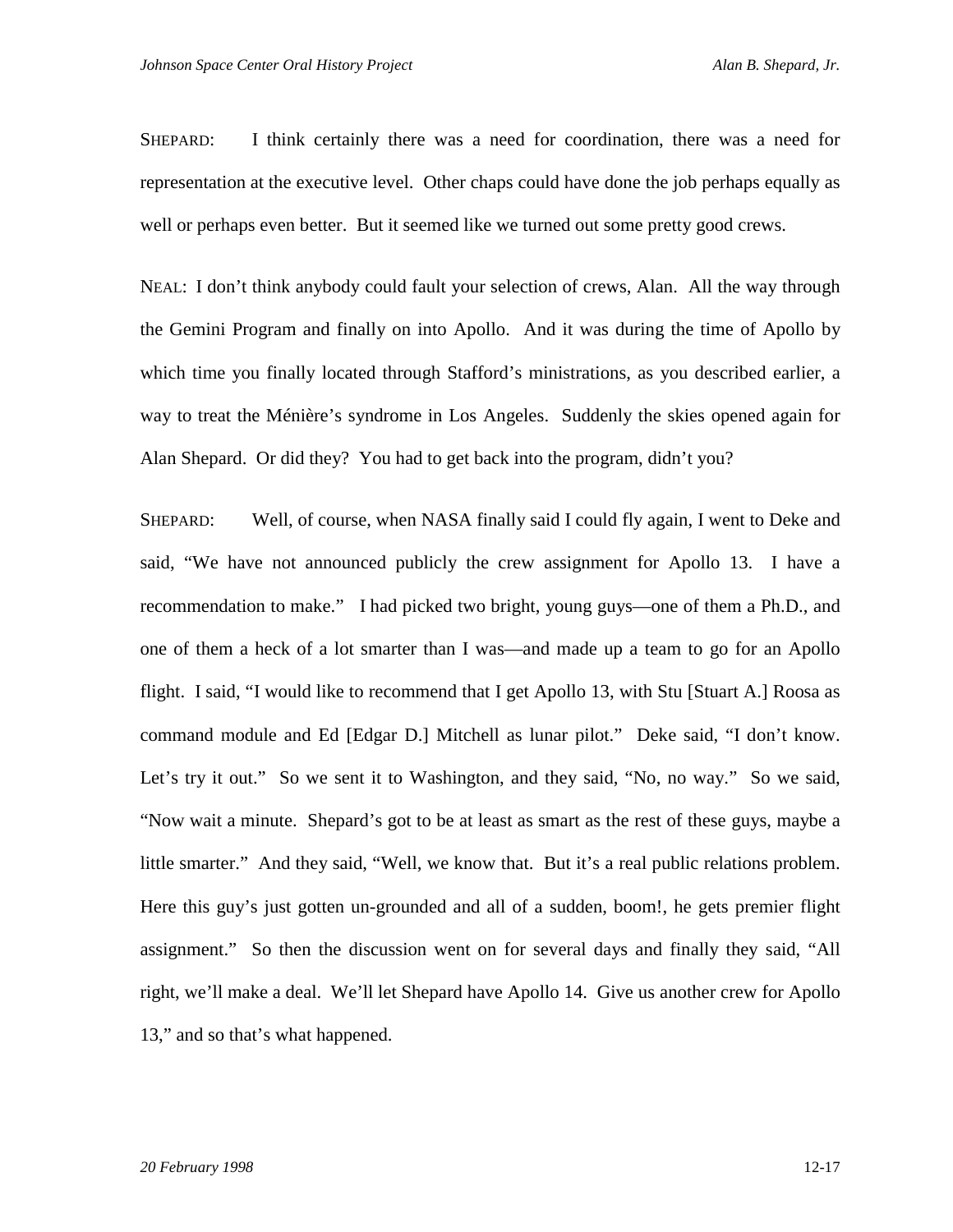NEAL: Oh and did it ever! Suddenly Apollo 13, on its way to the Moon, ran into huge problems. I wonder what you thought when the problem developed, and what did you do during that time period?

SHEPARD: Well, of course the immediate thought was, "How do we get these guys back?" Obviously right from the start it was the end of a landing mission; no question about that. But it was interesting to see the entire system being flushed out, being made to come back with any kind of a recommendation. And of course, Chris Kraft and Gene [Eugene F.] Kranz were the guys that held everybody together on this thing and said, "Look we've got to find a way to bring these boys back. Failure is not an option." And as you well know, the whole system was vibrating. In any corner of the manufacturing processes, the vendoring processes, NASA's people, everybody was working toward a solution for this problem. As it turned out, there was more than one solution. I mean several different areas of engineering had to be addressed and corrected. And I think it's probably NASA's finest hour, when you think about it. Certainly from a pilot's point of view, it was just as important an event as stepping on the Moon on Apollo 11.

NEAL: You had the next flight. Did you approach it with fear and trepidation, or did you approach it with the knowledge that you probably were going to make a pretty good flight out of it, thanks to what had been learned from Apollo 13? Which way was it?

SHEPARD: Well,  $\dots$  I know people have expressed the opinion that it might have been a little more dangerous to fly on Apollo 14 than it would have been had there not been Apollo 13. But, recognize that almost a total redesign had to be done; well not necessary redesign but a total reassessment of the package had to be done, to find out specifically why the thing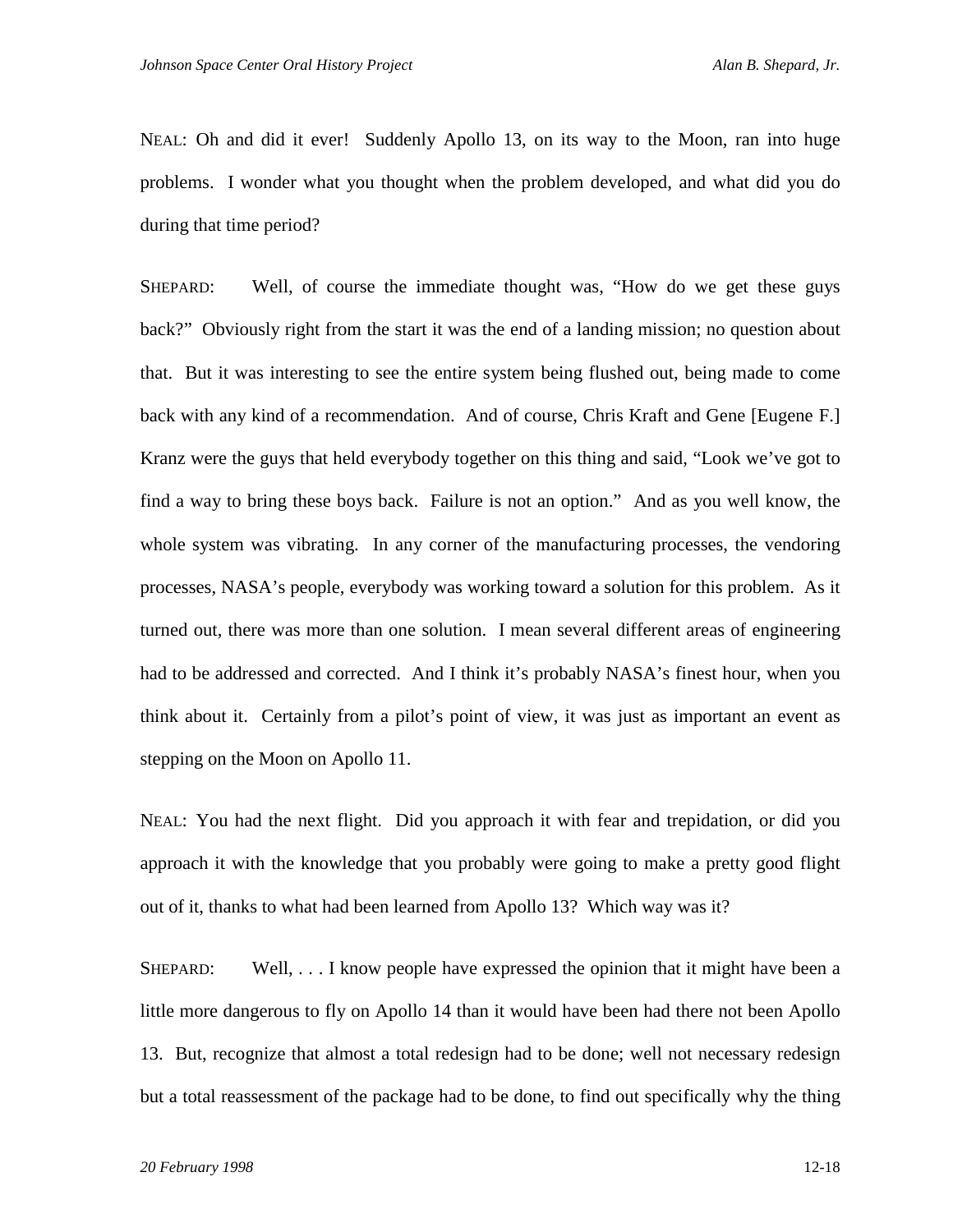blew and to fix that, to look for similar situations throughout the service module, but again to reassess the whole scheme of things. You know, in missions like that where you're in basic research there are always decisions along the way; that well, maybe we should fix this particular piece of equipment because the chances it might fail are 1 out of 100. On the other hand, it's only a small part of a huge process scheduled to go at a certain time, and if this fails we have the crew to back it up. There're always these little decisions to make, so obviously part of the assessment process of Apollo 13 had to be to go over those decisions again now did we had the time to make some corrections of those 1-in-100 chances of failures? And of course several were made in addition to the corrections of the basic problem. So there was a feeling of security, and we were obviously a part of the process.

NEAL: By that time, too, I had forgotten you had been through the trauma of Apollo 1 and the fire and the redesign that that occasioned. Let's go back over that for a moment or two.

SHEPARD: Yeah, talk about feelings.

NEAL: Because that must have been a tough one.

SHEPARD: Well, of course Apollo 1 came as a real shock, no question about it. It came as a shock because it was unexpected, and I'll get into the reasons for it being unexpected a little bit later. But to lose a crew in a ground test, while they're still sitting there on the ground, to lose a crew really woke everybody up. And that was important, because all of us, every single one of us—and Deke and I discussed this, unfortunately after the fact—but we were part of a group that had gone through Mercury, had gone through Gemini, man, we thought, we're leading! We're beating the Russians! We thought nothing could go wrong.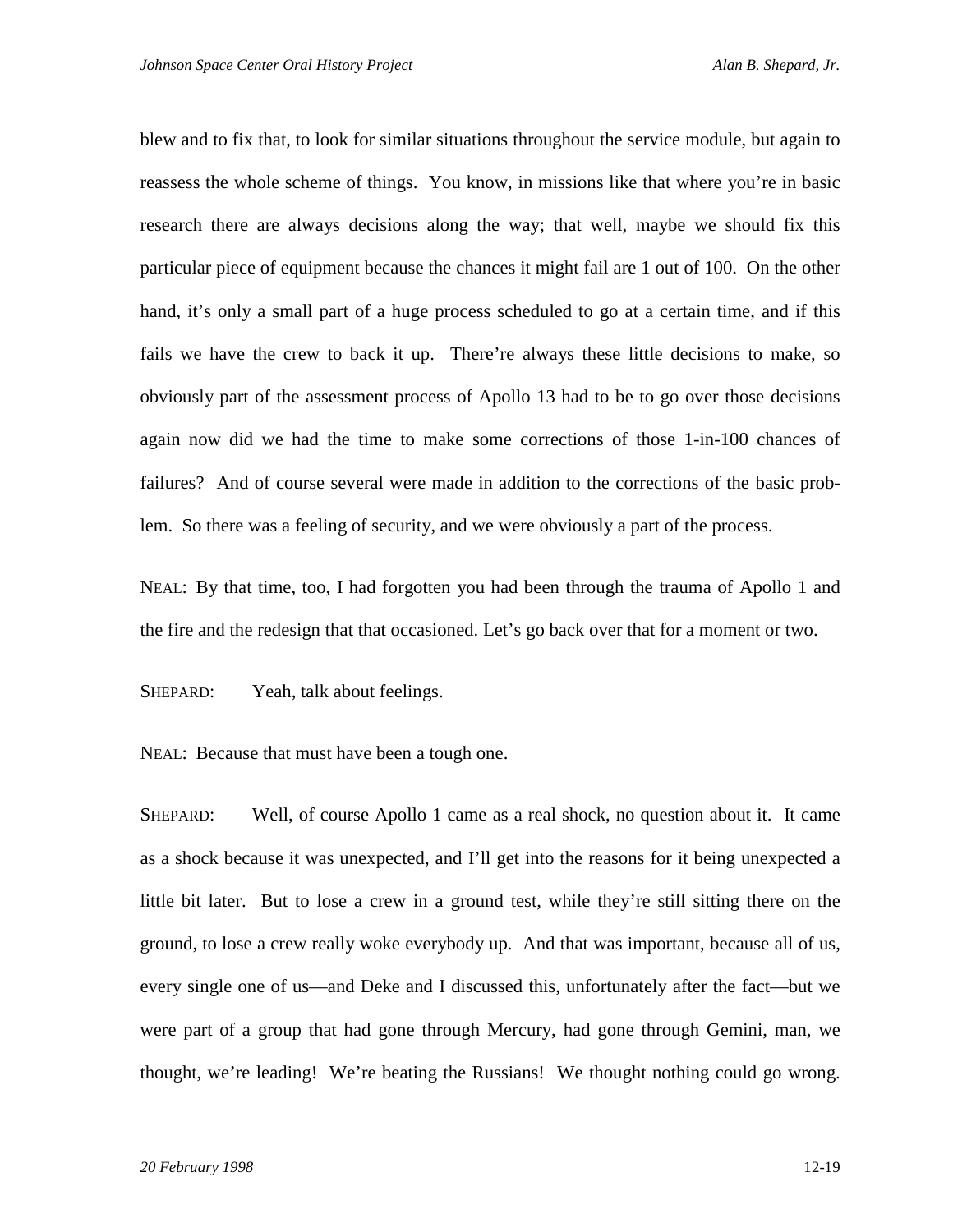And it led to a sense of false security, no question about it. Deke and I remember talking about it. Gus would come back and he'd have a complaint about this. He said, "This is the worst spacecraft I've ever seen." He complained about that. And of course he was complaining to engineers as well as to Deke and to me. But Deke and I insidiously became part of the problem because we said, "Okay, Gus, go ahead and make a list of this stuff and we'll see that it's fixed by the time you fly." Not that, "We'll see it's fixed before they stick you back in there for a test where you're using 100% oxygen." You see, there was that sense of security, a sense of complacency that everyone had—including myself and including Deke. I think some people felt that sense of responsibility and neglect, bad decisions, more than others and were personally affected by it more than others. But I don't believe there were more than just a few hardheads that didn't feel in the long run that they were part of the problem.

NEAL: As it worked out, perhaps because of Apollo 1, Apollo went on to be a hugely successful series of flights.

SHEPARD: Oh yeah. I don't think there's any question about the fact that the Apollo 1 fire did shape up the whole system, did make people realize that they had been too complacent, that they were over-confident, and it resulted of course in a total redesign of many of the parts of the spacecraft and, I'm sure, contributed to what was a very highly successful [program]. You know, we're still basic researchers, still putting put people on the Moon and you do it six times and you only miss once. I mean that's incredible.

NEAL: And the one time you got the people back.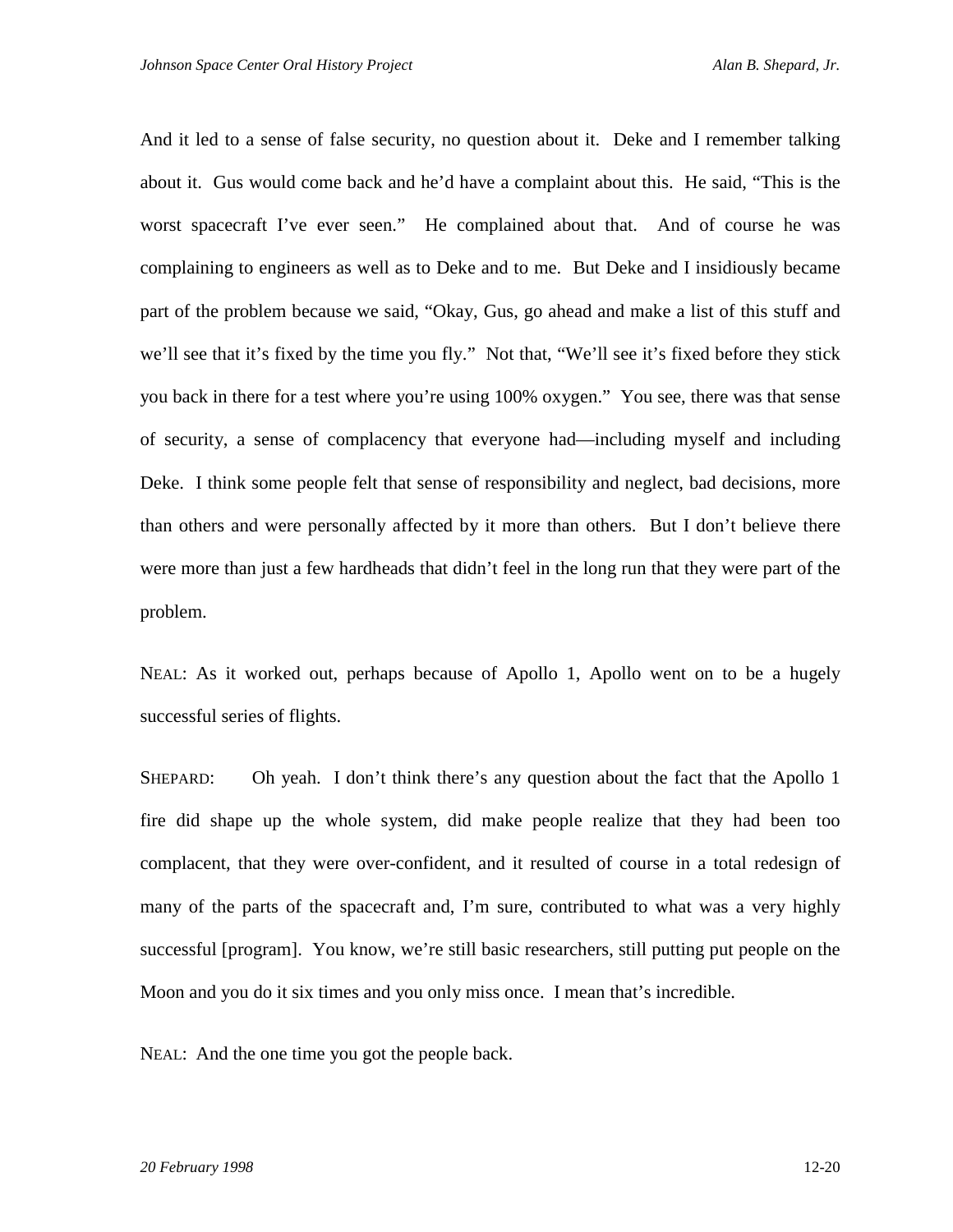SHEPARD: Got the people back...

NEAL: . . . Let's go back in time a little bit more to some of the older history, because you were really there when the flight to the Moon was born. Wasn't that right about the time following your first, very successful sub-orbital mission? Tell us about it.

SHEPARD: Well, you know it's an interesting thought, and I've heard it expressed a few times, and that is the decision Jack Kennedy made to go to the Moon was made after we only had 15 minutes of total space flight time. A lot of people chuckle and say, "Sure!" But the fact of the matter is that, that is true. And this is how it happened: We were invited back to Washington after the mission, and I got a nice little medal from the President, and which by the way he dropped. I don't know whether you remember that scene or not, but Jimmy Webb had the thing in a box and it had been loosened from its little clip, and so as the President made his speech and said, "I now present you the medal," and he turned around and Webb leaned forward, and the thing slid out of the box and went to the deck, and Kennedy and I both bent over for it. We almost banged heads. Kennedy made it first . . . and he said, in his damn Yankee accent, . . . "Here, Shepard, I give you this medal that comes from the ground up." [Laughter] Jackie [Jacqueline Kennedy] is sitting there, she's mortified and said, "Jack, pin it on him. Pin it on him!" So he then recovered to the point where he pinned the medal on and everything was fine, and we had a big laugh out of that. But originally Louise and I were supposed to proceed to the Congress after the White House ceremony and then . . . have a reception, and then leave town. But Jack said, "No, I want you to come back to the White House, have a meeting, and let's talk about your flight." So we had the reception at the [Capital] Hill, drove back, in the Oval Office there were the heads of NASA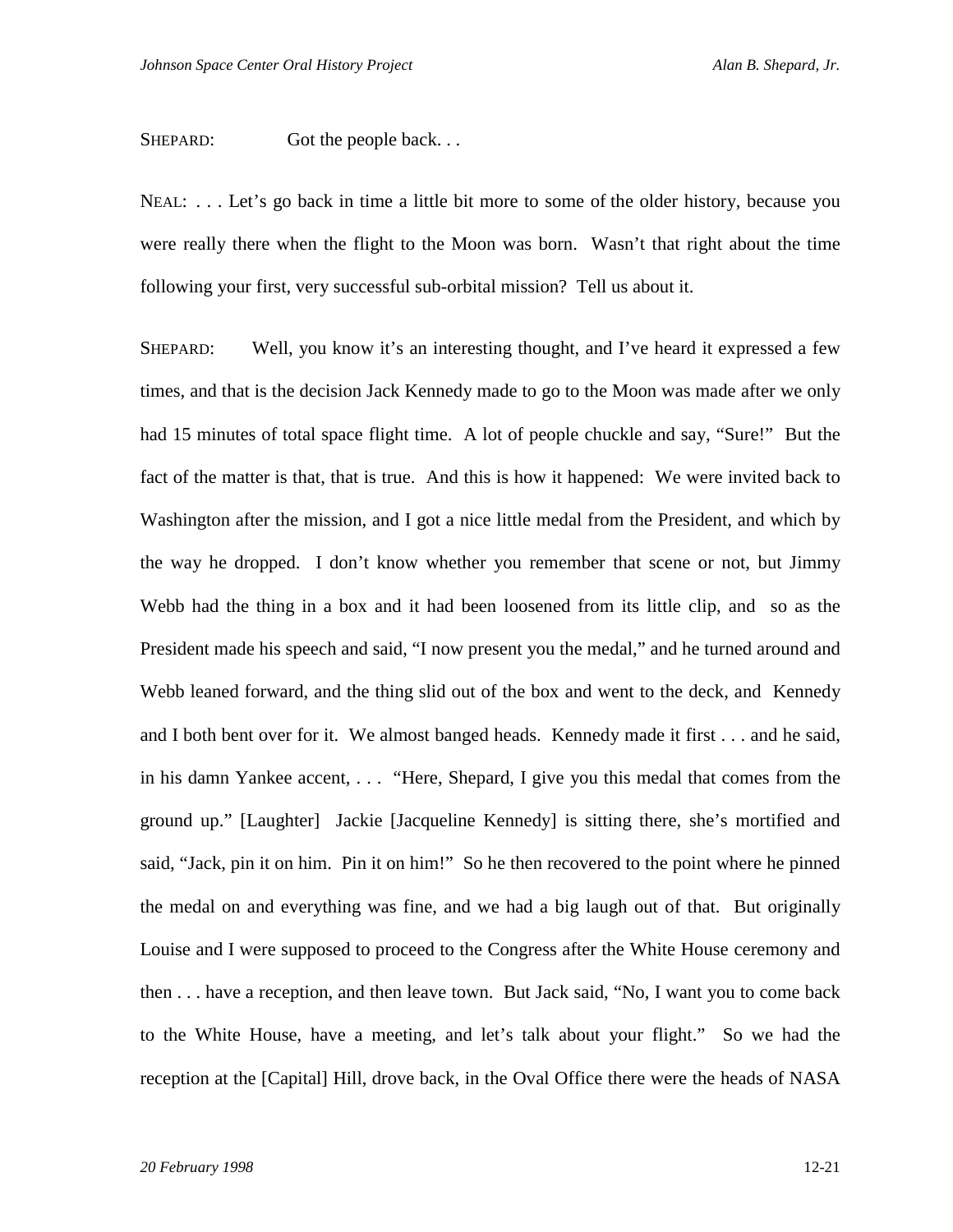there and the heads of the government. Jack, of course, was there; and [Vice President] Lyndon [B.] Johnson was there.

And there's a picture of me sitting on the sofa, Jack is in the rocking chair, and I'm telling him how I was flying the spacecraft, and he's leaning forward listening intently to this thing. We talked about the details of the flight, specifically how man had responded and reacted to being able to work in a space environment. And toward the end of the conversation he said to the NASA people, "What are we doing next? What are our plans?" An they said, "There were a couple of guys over in a corner talking about maybe going to the Moon." He said, "I want a briefing." Just 3 weeks after that mission, 15 minutes in space, Kennedy made his announcement: "Folks, we are going to the Moon, and we're going to do it within this decade." After 15 minutes of space time! Now, you don't think he was excited? You don't think he was a space cadet? Absolutely, absolutely! People say, "Well, he made the announcement because he had problems with the Bay of Pigs, his popularity was going down." Not true! When Glenn finished his mission, Glenn, Grissom, and I flew with Jack back from West Palm to Washington for Glenn's ceremony. The four of us sat in his cabin and we talked about what Gus had done, we talked about what John had done, we talked about what I had done. All the way back. People would come in with papers to be signed and he'd say, "Don't worry, we'll get to those when we get back to Washington." The entire flight. I tell you, he was really, really a space cadet. And it's too bad he could not have lived to see his promise.

NEAL: When he first made that announcement, what was your personal reaction?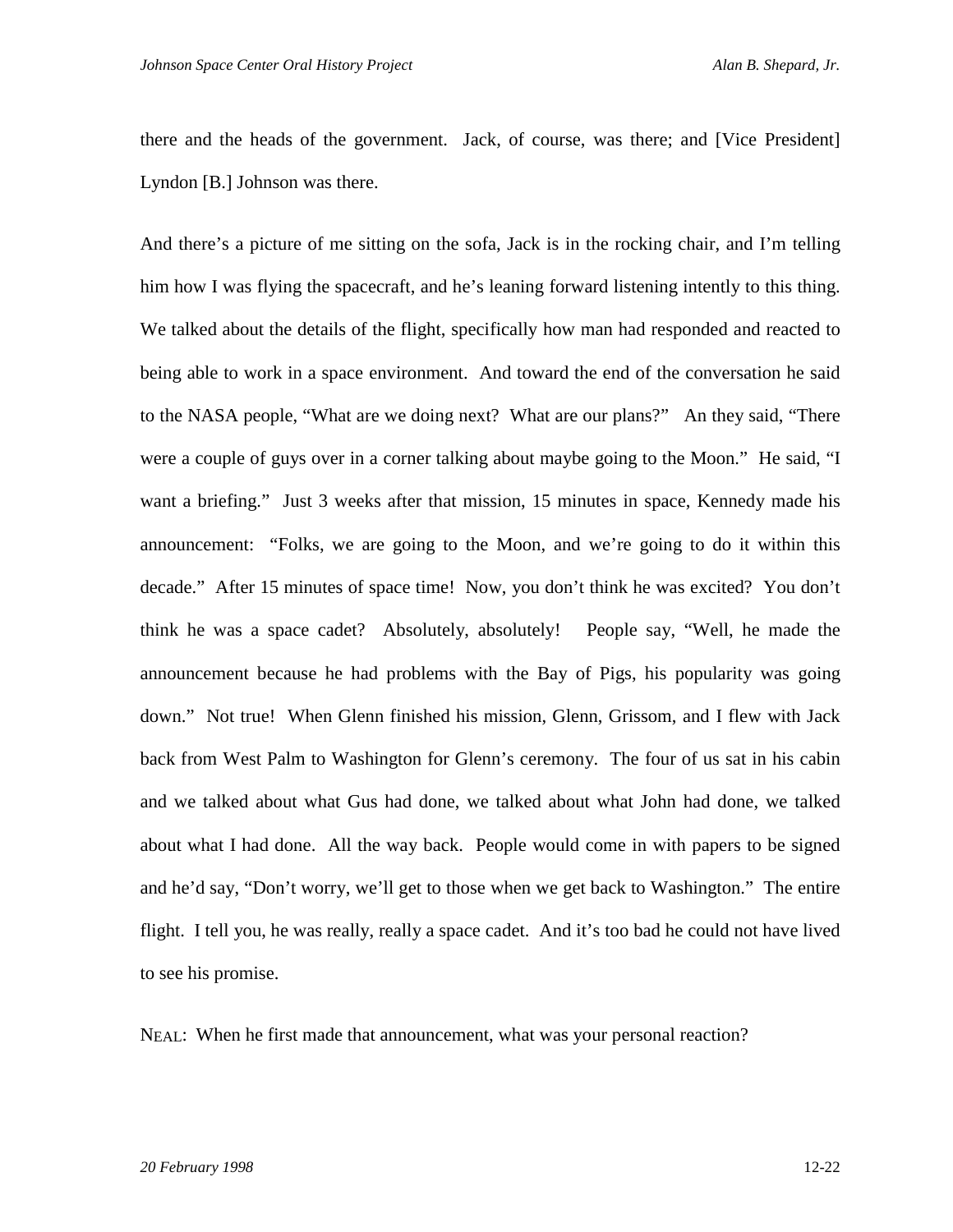SHEPARD: Oh, we were delighted, we were delighted! But there was also a little bit of a gulp in there, because he put a time cap on the deal. I don't think that any of us thought that we would be able to make it . . . (that was 1961) within 8½ years. . . [We were] delighted but . . . maybe the President is a little enthusiastic.

NEAL: We've finally got up to that point where we're into Apollo, and what was your choice—your and Deke's—what was your best bet as to which would be the first flight to make a manned landing on the Moon?

SHEPARD: Well, I suppose that we felt the schedule as it was laid out, after we rescheduled the Apollo 8 mission, I think that we felt that the missions 9 and 10 adequately demonstrated the lunar module's capabilities, that we really deep down inside felt that we could make it. We had a very good possibility of making it on the first try.

NEAL: And of course you did.

SHEPARD: Of course we did.

NEAL: And then along came 14. . . Because now you had picked your team and you had sweated out Apollo 13, and you were ready to fly. It must have been a big moment when you were ready, waiting for take-off.

SHEPARD: Well, I think that in retrospect, the obvious advantage here was that Apollo 13 gave us more time to train, no question about it; not that we would not have had enough. But, it gave us a little higher level of comfort with that extra training time. I think obviously the changes to the spacecraft were good ones; not only the changes which related directly to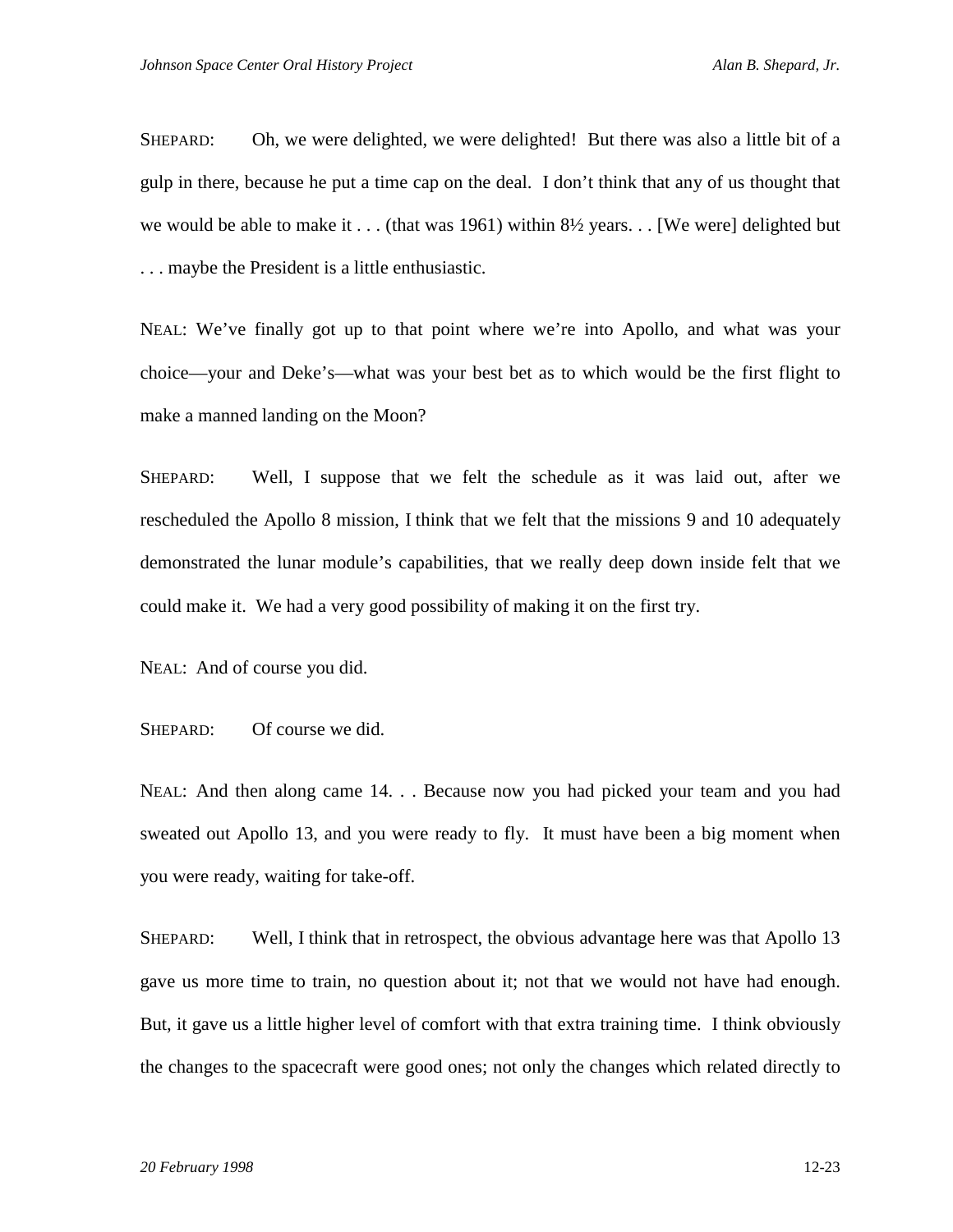the explosion but others that were made as well. There was a lot of confidence. As I said, I picked a couple of bright guys to go along with me, and there was really a lot of confidence. Gene Cernan of course was my backup. There's a funny story about Cernan:

We were at the point, I think we were approximately 4 or 5 days away from scheduled liftoff, we were all in quarantine of course at the Cape—at that time we had to do 21 days before, 21 days after routine because of the bug stuff—and [Eugene A.] Cernan was out early in the morning flying a helicopter, because all the commanders used helicopters to train for the last few hundred feet of the landing. We were having breakfast and we knew Gene was up flying a helicopter, and all of a sudden the door opens and in walks Cernan. He is absolutely covered with soot. He's got scars on his face. We said, "Cernan, what happened?" He had been flying the helicopter over the river, which was absolutely calm that early in the morning—like a mirror—and he had been distracted by something or other because he was looking at the land instead of the water. He flew that helicopter right into the water, nose over, blades all over the place, tail rotor blades all over the place, fire because the gas tanks or saddle tanks on that dinky little chopper, they split, and there was fuel all over the place. Cernan is going down like this. And of course being a good Navy-trained pilot, he knew how to cope with being under water. So he got out and he swam to the top and realized he was in fire, so he splashed around and took a big, deep breath and swam a while; and came up, then splashed around some more and swam a while. He finally got out of the smoke and flames and all that stuff. Somebody had seen the crash obviously, because the Banana River isn't that big a deal. But he came on the shore, came out and there he was, and just totally bedraggled. So he looks at me as my backup pilot and said, "Okay, Shepard, you win. You get to go." [Laughter]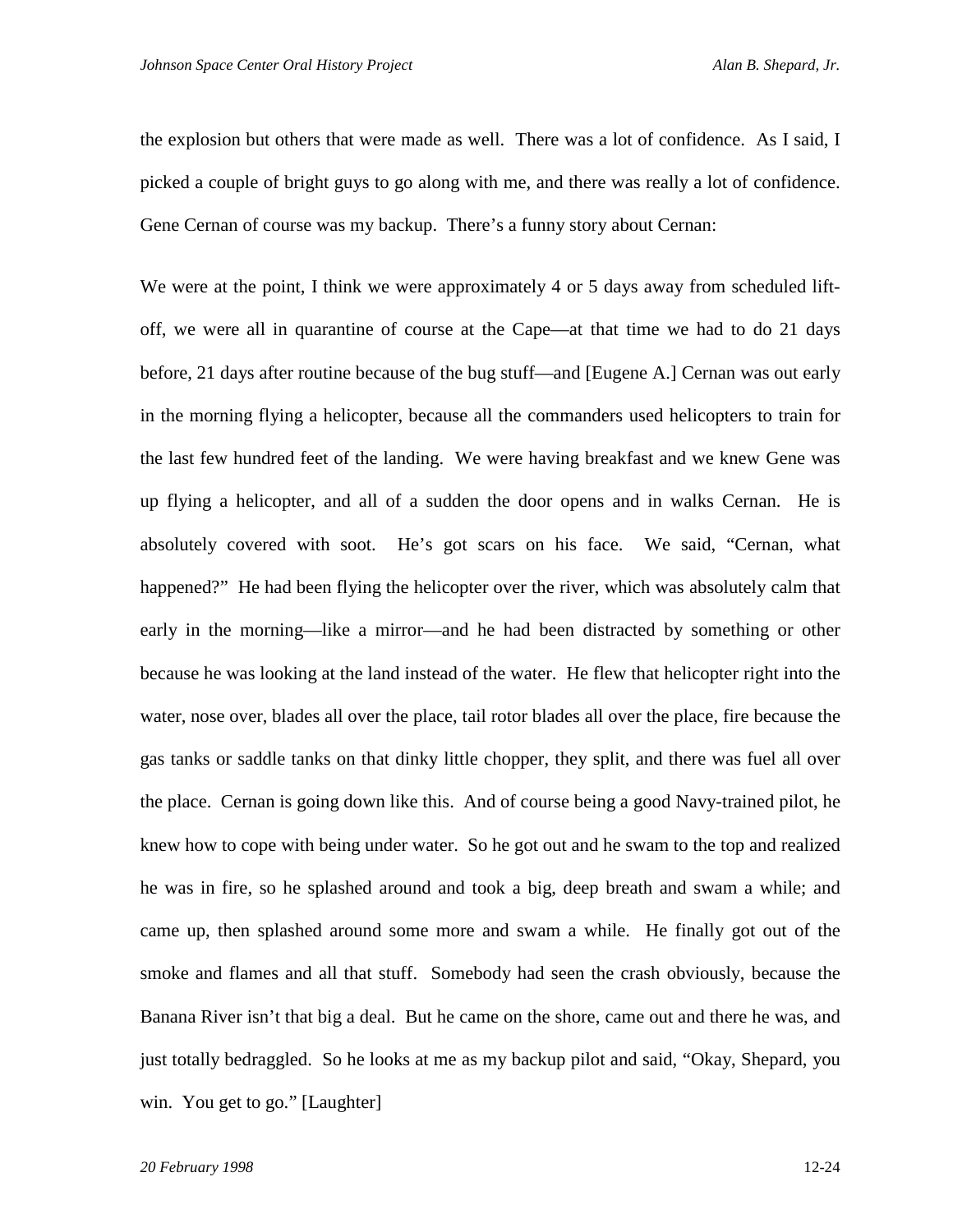NEAL: ... Alan, you're now on the Moon. You've gotten there on Apollo 14. I wonder what your feelings were the moment you landed.

SHEPARD: Would you like me to tell you the story about how I got there first?

NEAL: Oh yes, of course.

SHEPARD: ... Actually, the flight had gone extremely well. We'd had one or two docking problems earlier, a problem with something floating around in the abort switch, which closed as if we were pushing the abort switch closed. All of these were taken care of. Now we're on our way down, flying up on our backs… with the engine point that way, slowing down, and getting gradually more steeper and more steeper. We had a ruling that the computer had to be updated by the landing radar; reason being is that while you're on your back obviously you can't see the ground, you can't see the mountains, you can't see the rocks, or anything. So we had a rule that said if the landing radar was not updating the computer by the time you were down at a level of about 13,000 ft, then you have to abort; you have to get out of there. Well, the landing radar wasn't working… They called us up and said, "Your landing radar is not working." We said, "Thank you very much, we're aware of that." And then a little bit further on they said, "You know what the ground rule is about aborting if you're not at 13,000 ft." Well, yeah we knew that. Finally some bright young man over in the [control center] said, "Hey your landing radar is working, but it's locked up on infinity. Have them pull the switch, reset it, and see if it works." So we pulled the circuit breaker, put it back in, and sure enough the landing radar came on. And shortly after that we got cleared to land with a margin of 1,000 ft or so, which was a close thing. As soon as we pitched over there was beautiful Fra Mauro, just the way I had seen it hundreds of times from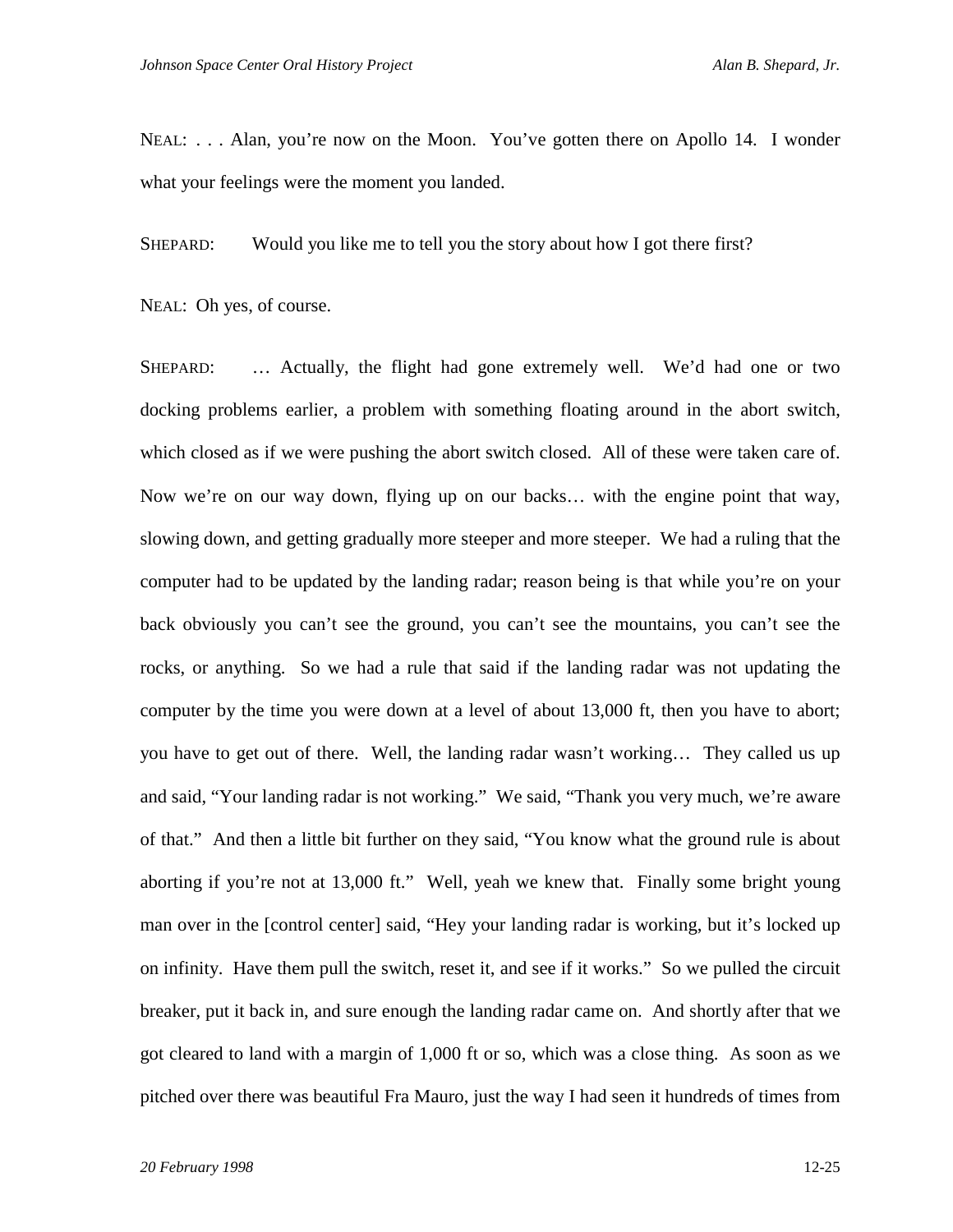the scale model. We came on down, made a very, very soft landing. As a matter of fact soft enough so that even though we'd landed in a slight crater …, the uphill leg didn't crush like it was supposed to. We had crushable material in the lining. It was a slight ring wing down perfect landing. We shut off the switches and Ed Mitchell turned to me and said, "Alan, what were you going to do if the landing radar had not been working by 13,000 feet?" I looked at him and I said, "Ed, you'll never know."

NEAL: Well, there you were...

SHEPARD: I would have gone down. I'd come that far. You see, Ed for example had not been in the landing simulator at all. It was my job to land. And I'd done hundreds of these things. I knew that if I could see the surface, man, I could get down, maybe not exactly where we were supposed to but I could get down close to it.

NEAL: And so you would have made the landing under any circumstances? You'd have broken the mission rules?

SHEPARD: I would have at least been able to take a visual look. I would have pitched over and taken a visual look before and then made a decision.

NEAL: Fair enough. Well, we finally have you on the Moon. Mission accomplished. Or was it? Tell me about what you and Ed did on the Moon as you remember it. What were the highlights?

SHEPARD: ... Of course the first feeling was one of a tremendous sense of accomplishment, I guess if you will. A tremendous sense of realizing that, "Hey, not too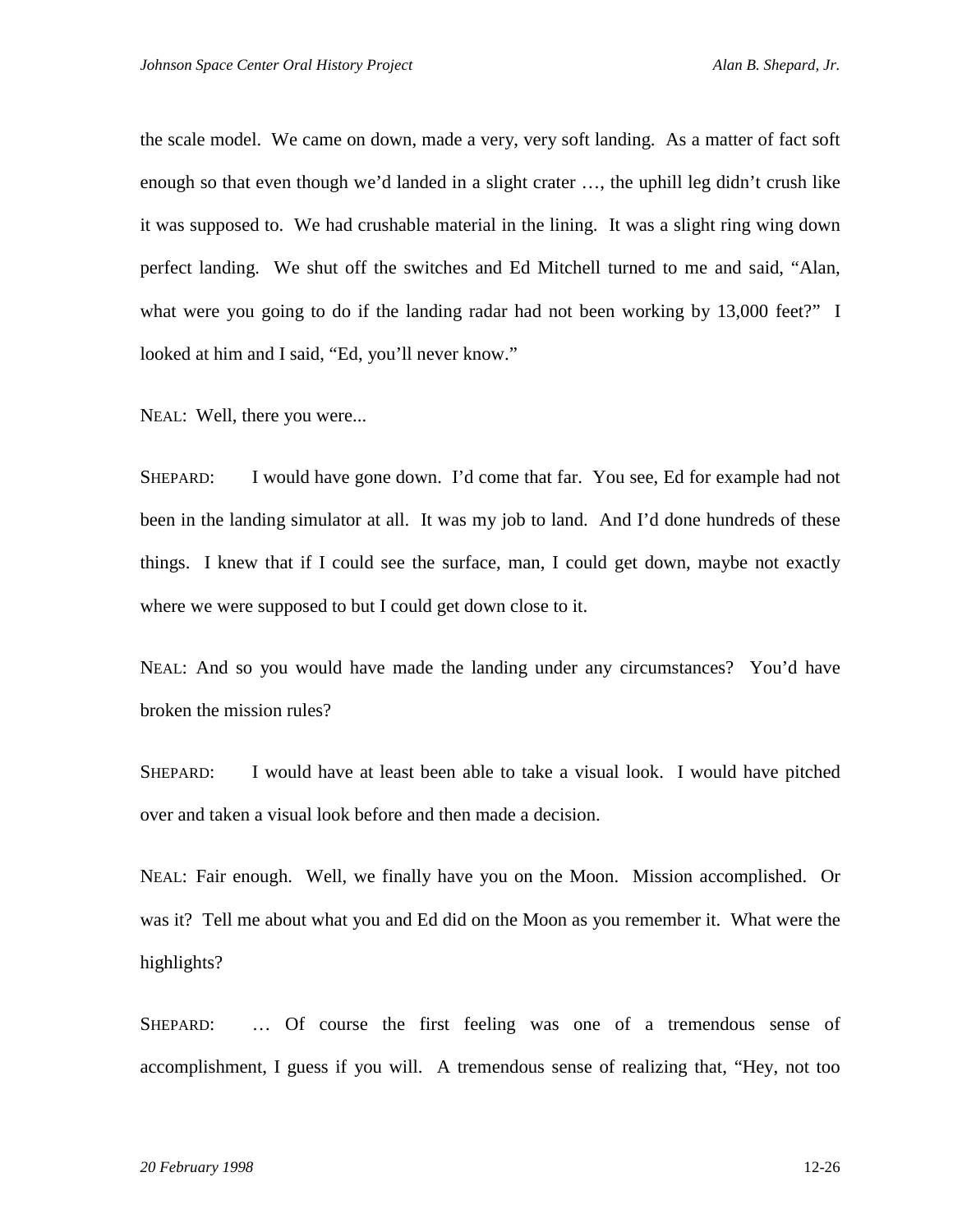long ago I was grounded. Now I'm on the Moon." There was that sense of self-satisfaction immediately. But then that went away, because we had a lot of work to do. But I'll never forget that moment. Another moment which I will never forget is after Ed had followed me down and we had set out some of our equipment, taken the emergency samples, we had a few moments to look around, to look up in the black sky—a totally black sky, even though the Sun is shining on the surface it's not reflected, there's no diffusion, no reflection—a totally black sky and seeing another planet: planet Earth. Now planet Earth is only four times as large as the Moon, so you can really still put your thumb and your forefinger around it at that distance. So it makes it look beautiful; it makes it look lonely; it makes it look fragile. You think to yourself, just imagine that millions of people are living on that planet and don't realize how fragile it is. I think this is a feeling everyone has had and expressed it in one fashion or another. That was an overwhelming feeling in seeing the beauty of the planet on the one hand but the fragility of it on the other.

NEAL: Being Alan Shepard, of course, shortly after that golden moment you decided to play a little golf.

SHEPARD: I didn't decide to play a little golf. That is a long story. I will not tell the whole story.

NEAL: Tell us what you think might be all right, because it is a very famous story and I'm sure a lot of people would like to hear your version of it.

SHEPARD: Well, as you know, so far I'm the only person to have hit a golf ball on the Moon. Probably will be for some time. And being a golfer, I was intrigued before the flight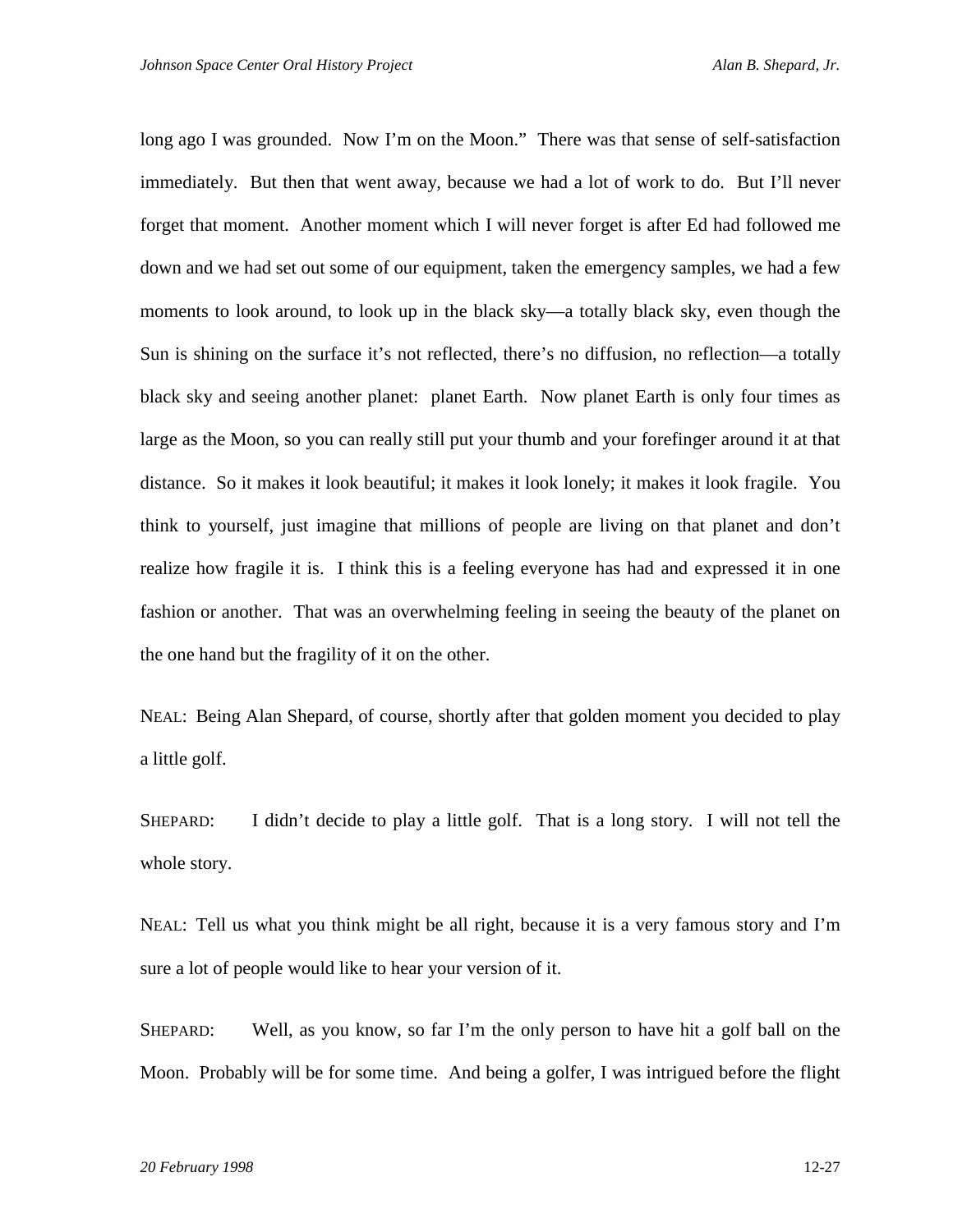by the fact that a ball with the same club head speed will go six times as far. Its time of flight—I won't say "stay in the air," because there's no air—its time of flight will be at least six times as long. It will not curve, because there's no atmosphere to make it slice. And I thought, "What a neat place to whack a golf ball!" Well, when I to Bob Gilruth to tell him I wanted to hit a couple of golf balls, [he said] there was absolutely no way. I explained that it was not a regular golf club; it was the handle that we use that we pulled out with a scoop on the end to scoop up samples of dust with. That was already up there to be thrown away. Then we had a club head which I had adapted to snap on this handle and two golf balls, for which I paid: the two golf balls and the club at no expense to the taxpayer. The thing that finally convinced Bob was when I said, "Boss, I'll make a deal with you. If we have screwed up, if we have had equipment failure, anything has gone wrong on the surface where you are embarrassed or we are embarrassed, I will not do it. I will not be so frivolous. I want to wait until the very end of the mission, stand in front of the television camera, whack these golf balls with this makeshift club, fold it up, stick it in my pocket, climb up the ladder, and close the door, and we've gone." So he finally said, "Okay." And that's the way it happened.

NEAL: In full view of a huge worldwide audience of millions of people, who have never forgotten to this day. Alan Shepard is still perhaps best known as the guy who played golf on the Moon.

SHEPARD: Well, it was designed to be a fun thing. Fortunately, it is still a fun thing. The makeshift club is with the U.S. Golf Association in their museum. There has been absolutely no commercialism. One company tried to say it was their golf ball, and we cut them off very quickly. So, it's been just a totally fun thing.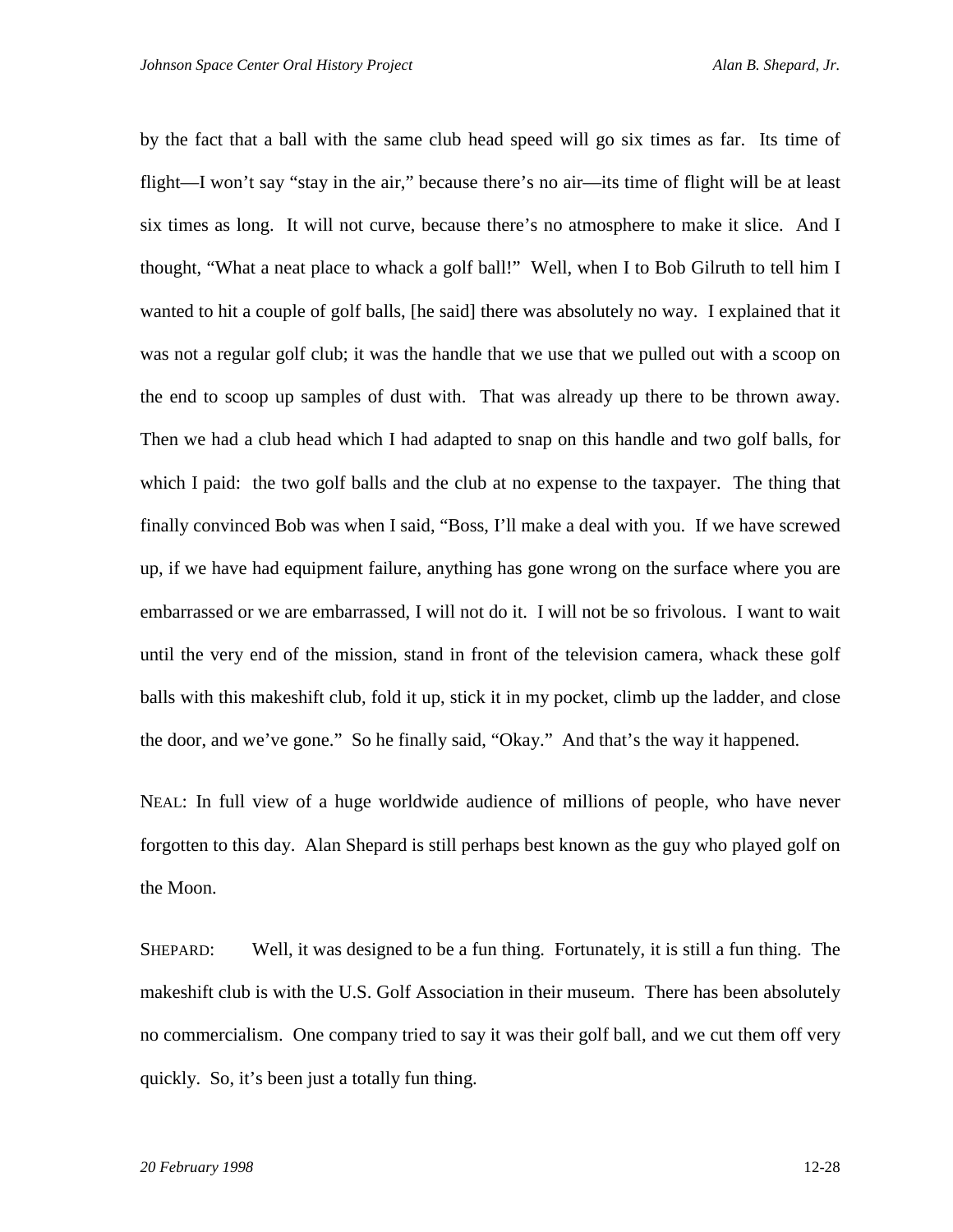NEAL: And still is. Now some general questions, if we may. Well, I guess we'd better get you back from the Moon. We can't just leave you up there. You played golf; now you closed the hatch and you came back. After that, it wasn't too long thereafter that you finally decided you'd completed your run with NASA. You moved on to other fields.

SHEPARD: Well, as you recall, of course, the only scheduled missions were the Skylab missions. The crews were already assigned to the joint mission with the Soviets…

NEAL: Including your friend Deke Slayton. Deke finally got his shot at it, didn't he?

SHEPARD: Boy, we were so pleased. We were so pleased, bless his heart. Can you imagine having to learn to speak Russian to go into space? I mean, that is above and beyond the call of duty. But he did it. I'm not sure the Russians understood him, but he did it. We were really so pleased and so happy for him.

NEAL: I'm remembering you were with me on television, because you were doing a job as a consultant, on-the-air talent when the landing was accomplished, and we were thinking, "My, Deke and Brand and Stafford, they all look great!" Little did we know that they had been dosed with nitric acid, was it? Do you remember after the fact that they had inhaled something or the other?

SHEPARD: Some kind of vapors.

NEAL: Some vapors from the ejection system, and they were in kind of bad shape for a short while.

SHEPARD: I've forgotten whether it was a leak or what happened. We can look it up.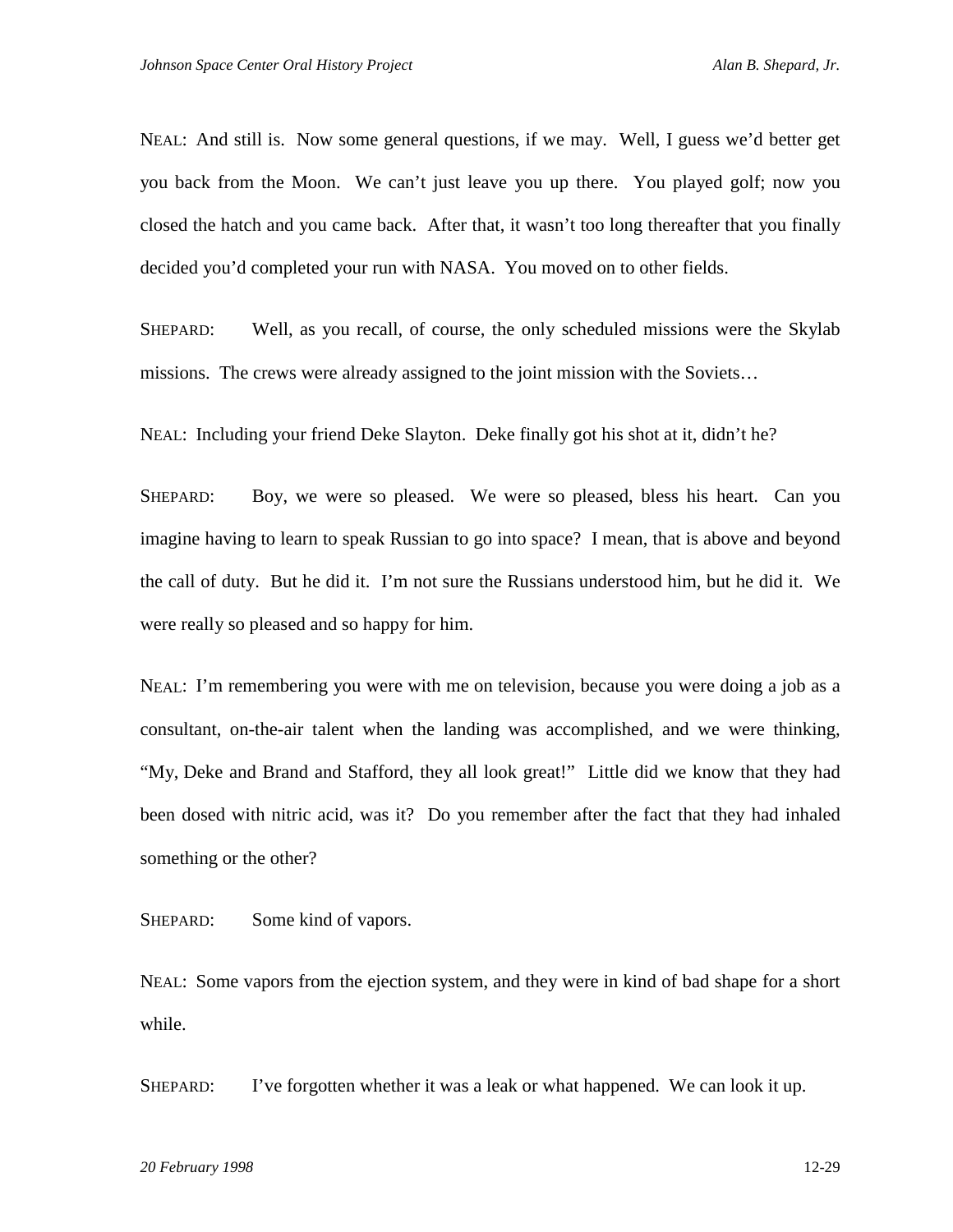NEAL: We'll forget it for now because it's unimportant. That's their flight; their stuff. General thoughts then. John Glenn is about to fly again. You and he are pretty close to the same age. I wonder what your thoughts are about John flying.

SHEPARD: John is a couple of years older than I am; I believe he's seventy-seven. But, I've been saying for years that the taxpayers didn't get their money's worth out of Glenn because he made one flight and immediately went into the Congress. And as a taxpayer, I objected to that. I've been telling John this for years and years. I called him up the other day after the announcement and I said, "John, I'm glad that you're going to give me one more flight for my tax dollars!" [Laughter] I think it's good, quite frankly. Obviously there are a lot of things about how weightlessness treats individuals, and the person's reaction to weightlessness is both a function of the amount of exercise or lack thereof, their general physical conditioning, and the kind of things that one really needs to know if you're going to be in a long-term mission. The more you find out, the better shape you'll be in. So he's a good data-point. He thinks he's in pretty good shape, and he probably is. But his bones are still more brittle, obviously, and I'm sure that there will be some lessons learned even during that short period of time by looking at his general physical condition, before and after. I think it's a good thing. I think we'll learn something from it.

NEAL: Do you think you'd like to fly again?

SHEPARD: Of course I would! Of course I would! Unfortunately I'm not in top health at the moment.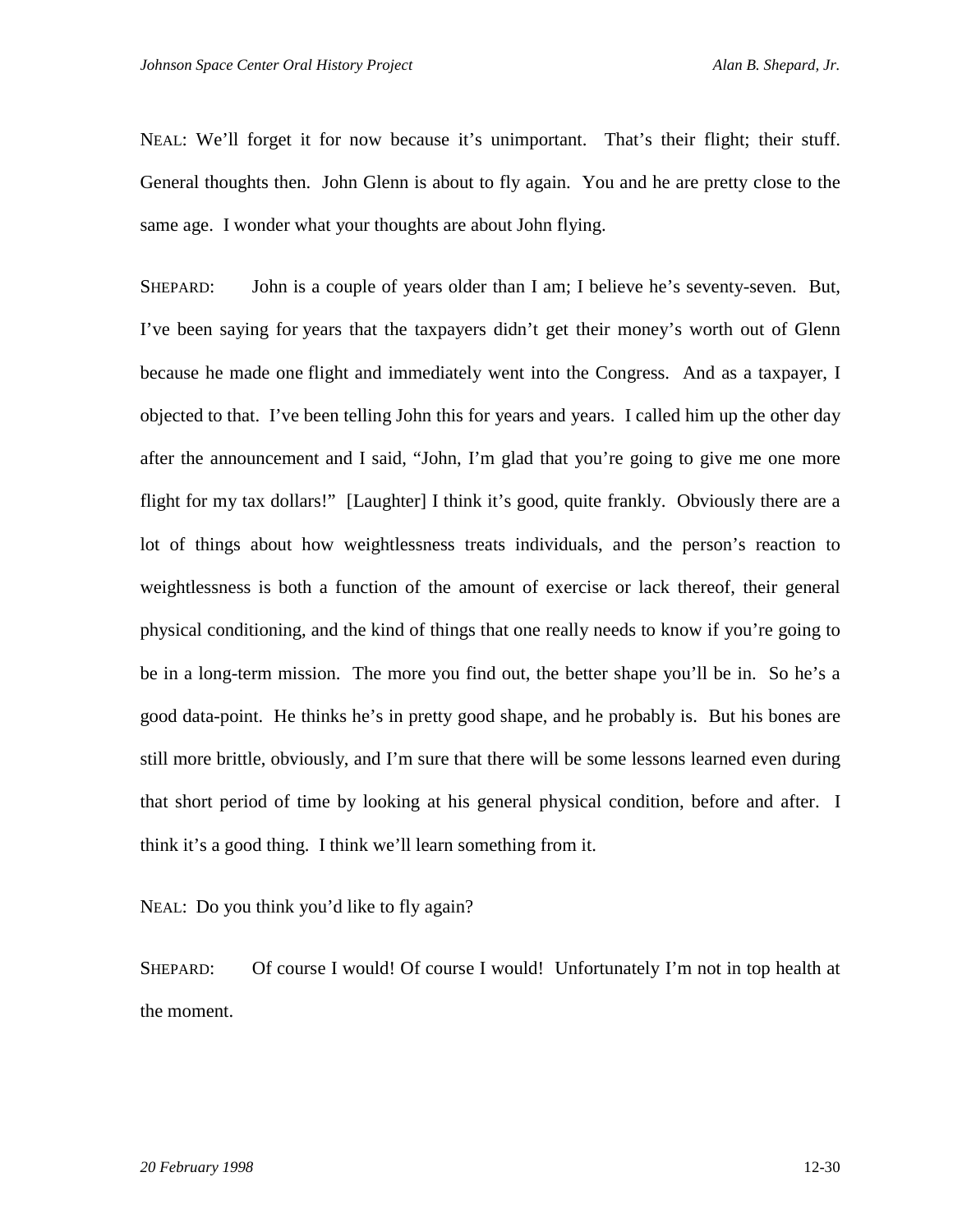NEAL: That's just a subject of time. You've talked some here about NASA managers, but I'd kind of like to run down a little list with you, get some evaluation from you about some of these people we've been talking about. For example, Jim Webb.

SHEPARD: …It was interesting being involved with the old NACA then the NASA during the formation periods because NACA obviously was a group of engineers basically. They didn't have a political type administrator. But when Webb came along, I mean what a fresh breath he was! He knew all the ins and outs of Washington. He knew which chords to play. And not that he was a lobbyist by any sense of the imagination; he didn't have to be. He had a great package: men in space. And he played it well, he really did. He did us a great favor, certainly, responding so quickly and so rapidly to Kennedy's really surprising decision to go to the Moon. He did a good job; Jim did a good job. But as I said before, I came to him with a technical request that got turned down, so at least you know he had some engineering knowledge there somewhere.

NEAL: Speaking of engineering knowledge, let's take Bob Gilruth.

SHEPARD: I liked Bob; I really did. Because Bob has been in the aviation business forever. And being right there at Langley, seeing him not every day but seeing him frequently, and talking to people who'd been with him in the old NACA days and what he had done, I mean just a remarkable, remarkable gentleman. I think that he was really sort of a hands-on kind of guy, too. I obviously appreciate his decision to let me make the first flight, but he never told me why he made that decision the way he did. I asked him several times over the years, and he always said, "Well, you were just the right man at the right time." But I'm sure that he was very personally involved in that selection process. There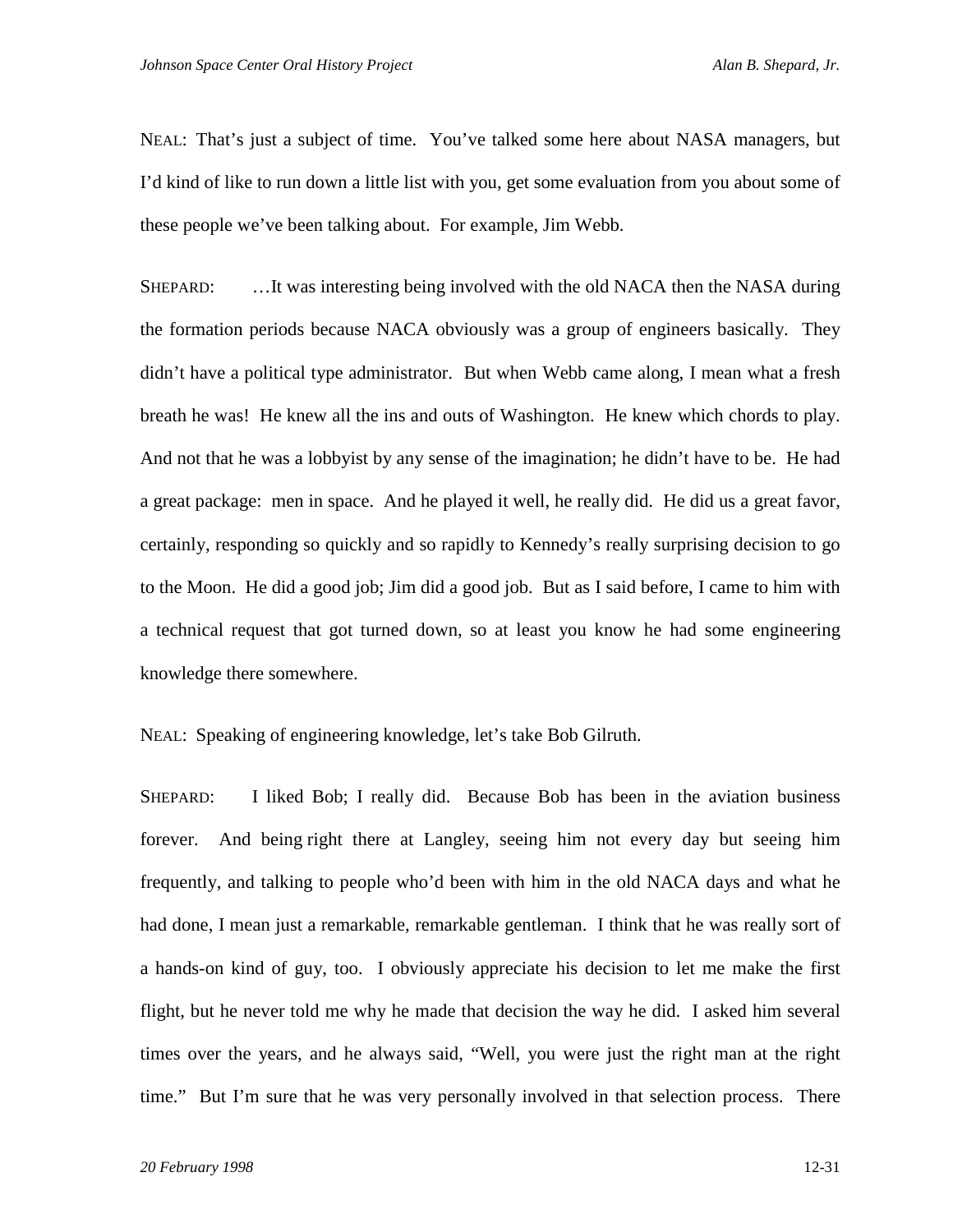were some suggestions from some of the other folks in the program that maybe he had made a mistake in the decision, that there might have been someone else who qualified better, but he did not change his mind. So he's one of my heroes.

NEAL: How about Chris Kraft?

SHEPARD: I like Chris. I like Chris. You know, I guess we were really closer in the early days when he was a flight director and we were all in that little building down there at the Cape. I think I felt perhaps closer to him then. But you can see the decision-making process that he went through. And you knew that he was not making any sloppy decisions; his decisions were very well thought through.

NEAL: George [M.] Low.

SHEPARD: I really didn't know George that well. I never really worked directly with him … at that particular stage in the game. George came along later. Actually Deke worked with him more than I did.

NEAL: How about Wernher von Braun?

SHEPARD: Well, Wernher was an interesting guy. We never worked together too much. But I do remember him, as I'm sure the rest of the original seven, we had dinner at his house one night, him and Eberhard [F. M.] Rees, and we drove out to a little hillside where they'd built their own observatory. We took a look at the Moon through a telescope. Here you are with a great rocket scientist and he's showing you what the Moon looks like through a telescope.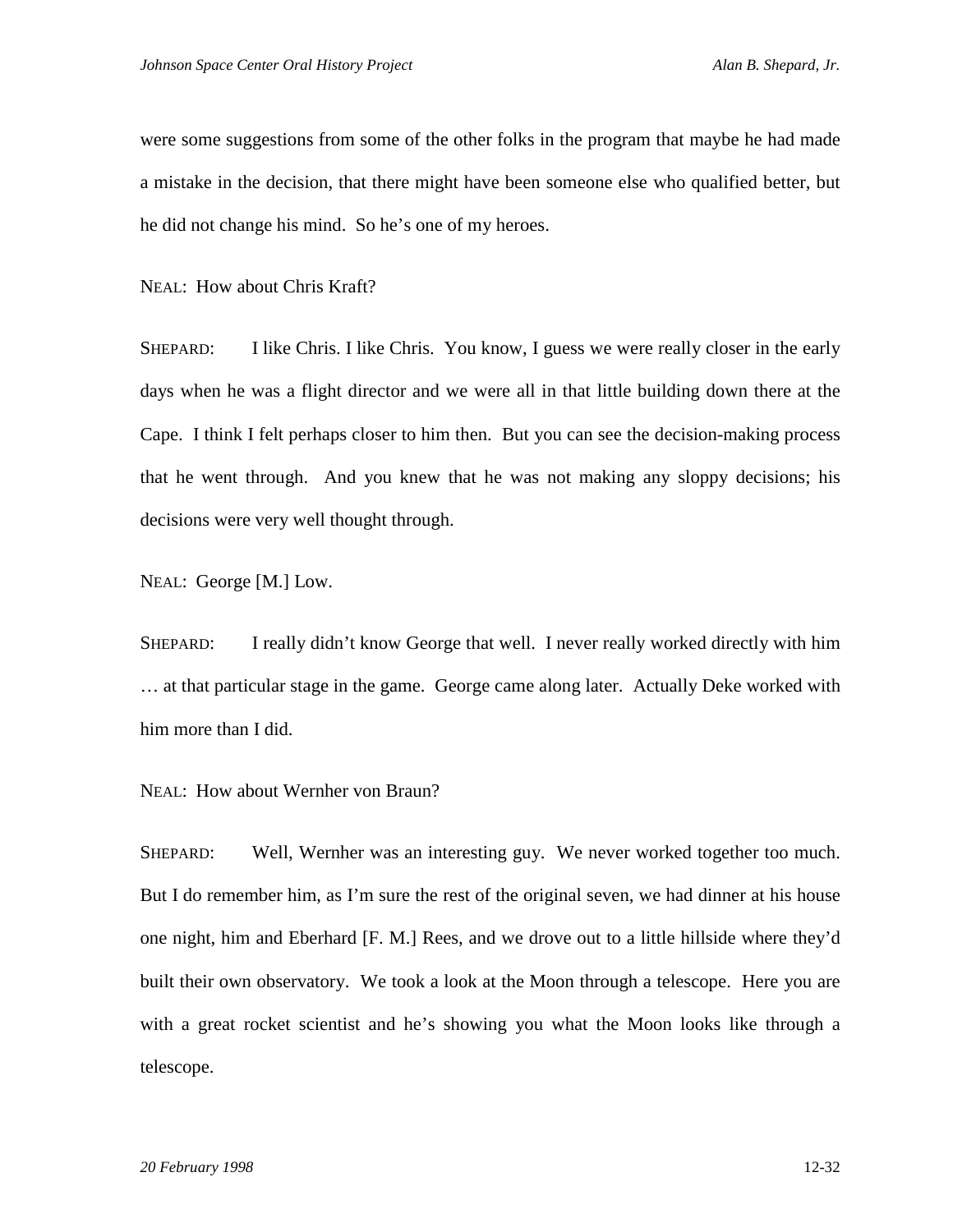NEAL: It seems strange but, to the public at large, Bob Gilruth is kind of lost in limbo and Wernher von Braun stands in mind as one of the prime movers. I wonder what your reaction would be to that evaluation?

SHEPARD: I think that's true. I think that Gilruth's entire life had been and was dedicated to aviation and space. And he basically was an engineer. I think that perhaps von Braun obviously was an engineer but I think von Braun had been involved in political aspects over in Germany; where maybe it was a matter of survival. And I think he dealt with the public more easily than Gilruth did. It came more naturally to him. As a result I think that in the final analysis, the general public knew more about von Braun than they did about Gilruth. But those of us on the inside, particularly the manned space aspect of it, owe a lot more to Gilruth than we do to Wernher.

NEAL: Don't you think probably that is because Wernher was always a salesman of ideas, that he was really out selling the concept of the lunar mission?

SHEPARD: Well, I think so. He almost felt that he had to. Maybe he felt the same way we did. Yes, it was a great idea, but he might have been concerned a little bit with the pressure of the schedule. That may have been the reason; I don't know.

NEAL: Here's a question that comes right out of the gang at Houston: What are some of the worst things that happened to you after your selection as an astronaut?

SHEPARD: …This was not a fault of the system, but obviously being grounded was the worst thing that has ever happened to me.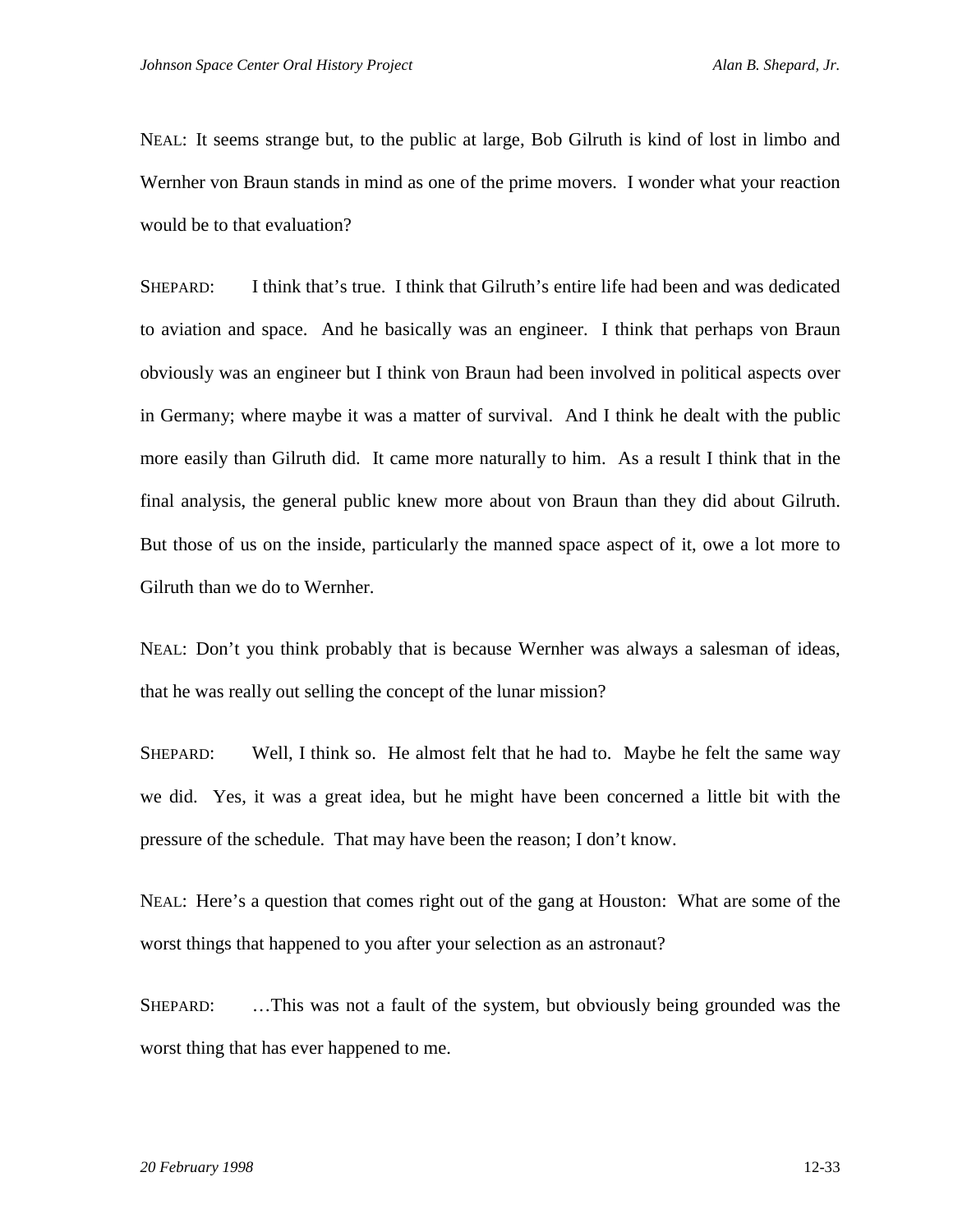NEAL: When you were running the Astronaut Office, what was the most difficult thing that you ran into there? Do you remember anything as being particularly difficult during that time?

SHEPARD: … Let me say that while I was head of the Astronaut Office I was responsible for the care and feeding of very enthusiastic, very intelligent, very dedicated, and a motivated bunch of guys. And there were jealousies in the ranks, people being jealous of so-and-so particularly being chosen for a flight or for a backup position or a support crew position. There were instances where really harsh discussions were taken. So to straight things out I'd say, "Look, Deke and I are running this program and this is the way it's going to be run. We're sorry, but eventually you will be treated fairly." There were some that still feel they weren't, but a small percentage of them hopefully.

NEAL: Looking back on it, what do you think now about the *Life* magazine contract? Good, bad, or indifferent? You don't have to answer that one if you don't choose to.

SHEPARD: Well, I don't know. With respect to the contract we had with *Life* magazine, I think there's a little ambivalence there. At first it was attractive to us because it provided controlled access to the press. Especially on personal things: on personal relationships within the household, personal feelings the wives' how do you feel about your husband going into space, and that sort of thing. None of us had been involved in any of that sort of publicity or recognition before. And in the early days, it got to be a little bothersome, quite frankly, so I think at the start it appeared to be a way to get around that. And so, it seemed to be welcomed from that point of view. But, then the criticism came about the amount of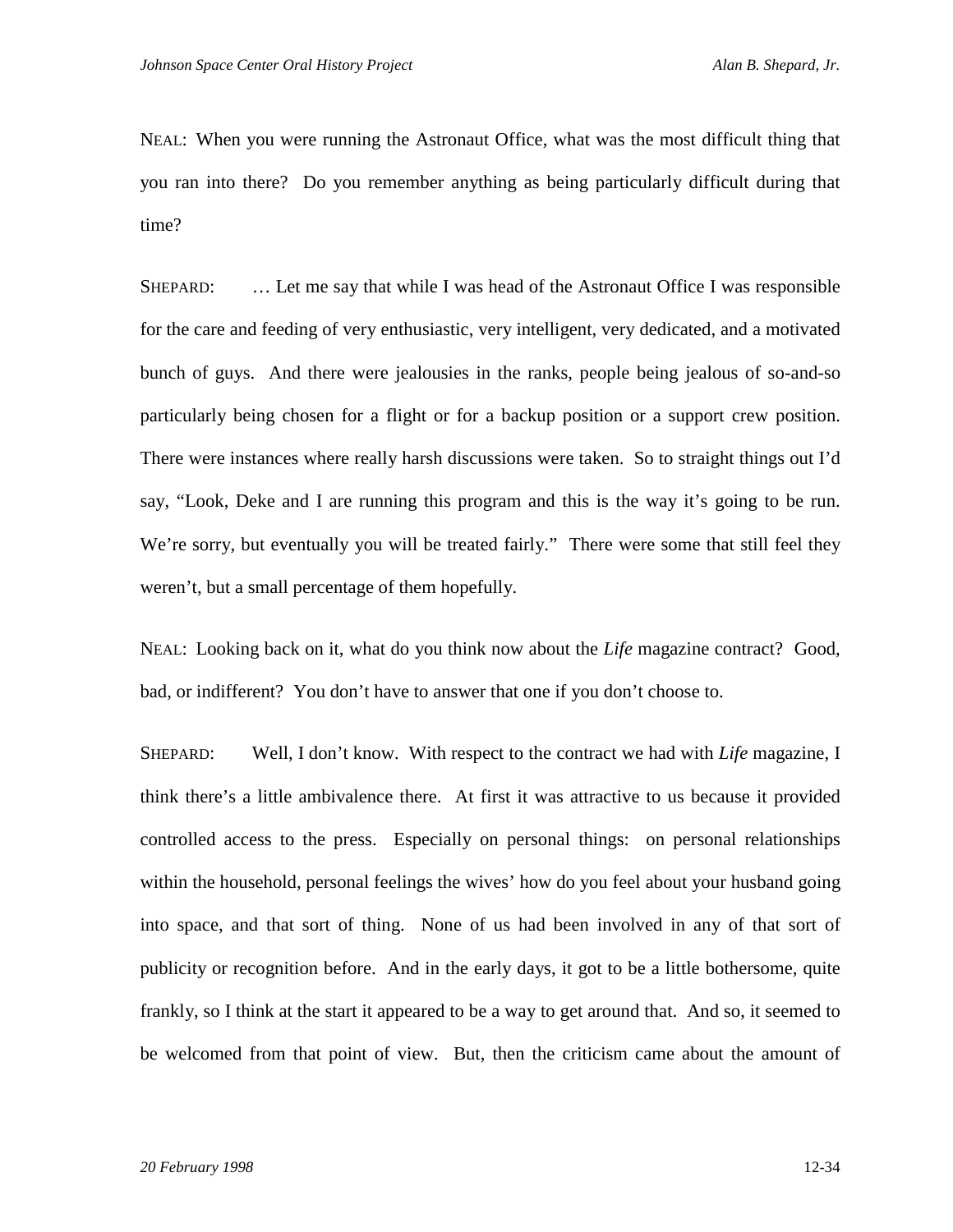money involved. So I think all in all, we came out about even. Half the people thought it was a good deal and half the people thought it was a bad deal.

NEAL: I think somebody in Houston is looking for some information with this next one: Would you change any of NASA's current practices in selecting, training, and assigning space flight crews?

SHEPARD: Well, you know that's a very difficult question for me to answer because I'm not involved in the process anymore. I think one has to look at the flights which are being made, at the performance of the crews, the number of delays because of mechanical problems, and that sort of thing. And using these criteria, I would say they're running a good ship; I would say they're running a successful program. There have been obviously no errors which have resulted in loss of life. They have used the crew to correct many problems. The remarkable repair of the Hubble telescope . . . of course that was some years ago. But these are the kind of things which indicate to me that they're doing a pretty good job.

NEAL: Proving what you're saying, I'm thinking now I can't remember a single case of disaster occasioned by pilot error, which speaks pretty well for the group, doesn't it?

SHEPARD: Yeah.

NEAL: Of course today they're now into things other than pilots. They're into the broad gamut of flight crews, women, scientists, payload specialists.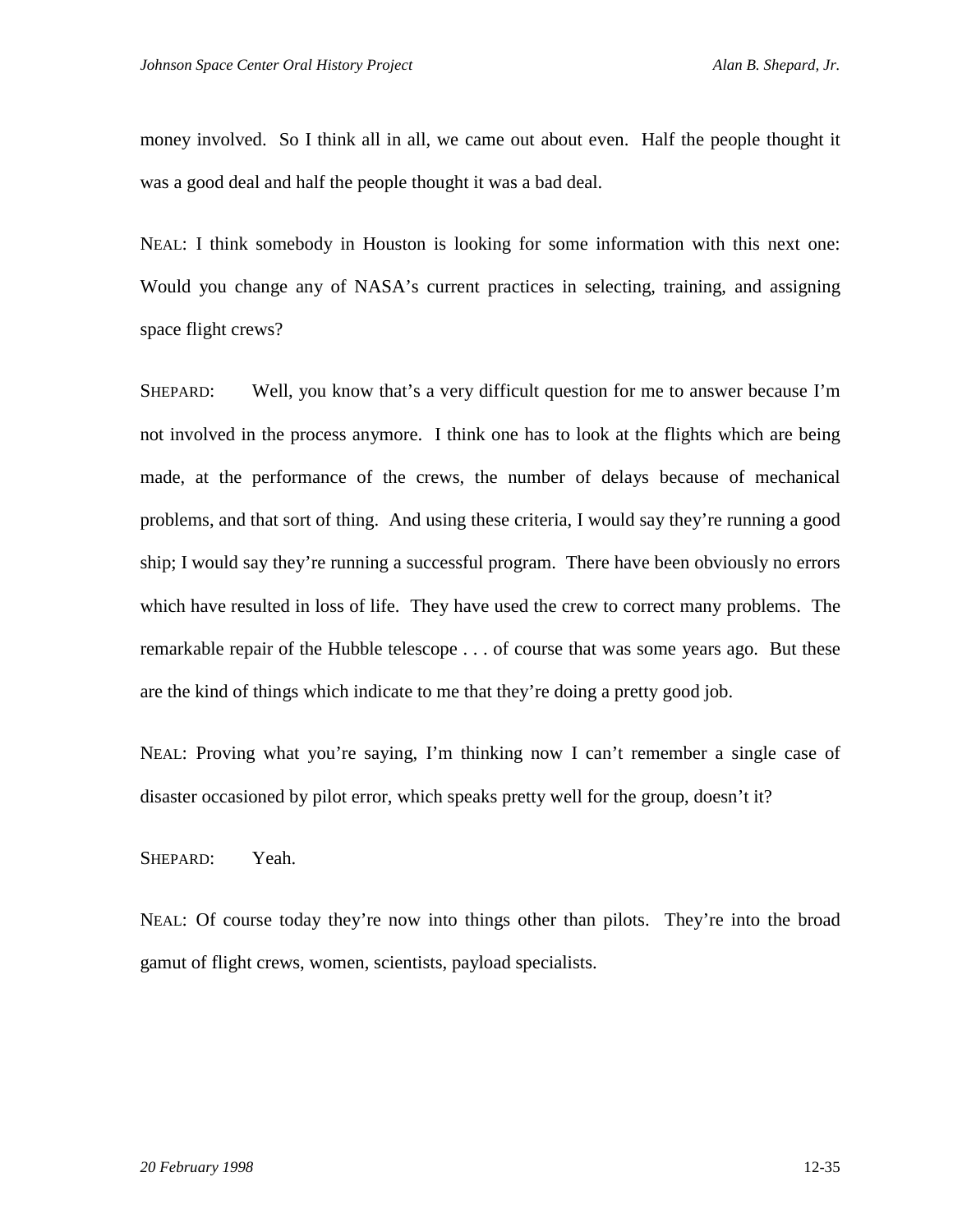SHEPARD: But when you consider the fact that you're still doing basic research into the operation of the Shuttle as a shell—as a vehicle—that's probably not true anymore. You've probably reached the operational stage.

NEAL: Or pretty close to it.

SHEPARD: Yeah.

NEAL: Recently, I guess it was the *Columbia* that flew its 26<sup>th</sup> mission for one spacecraft: a remarkable circumstance.

SHEPARD: ... I guess you could say they're operational, but still it's a remarkable record.

NEAL: Alan, I've asked an awful lot of questions both from my own point of view and those in Houston. It seems to me it's high time we let you say anything that you'd like, if there's something that we haven't asked that should have been asked. If so, fire for effect.

SHEPARD: ... It's been a great part of my life, to be involved in the space program. Even before that, as a Navy test pilot, I had some really exciting, satisfying jobs. But I guess I would have to say that it has been a distinct pleasure to be involved in the space program specifically in being allowed to make a couple of really recognizable, spectacular, lucky missions. I think that the thing that has impressed me the most about the whole NASA process is that it has worked so well over the years. When you take a look at a group of civilian engineers and scientists who have to work with contractors who are paid and work for somebody else, who also have to work with the military because you've got the military involved, and that things have really turned out remarkably well. Now there have been some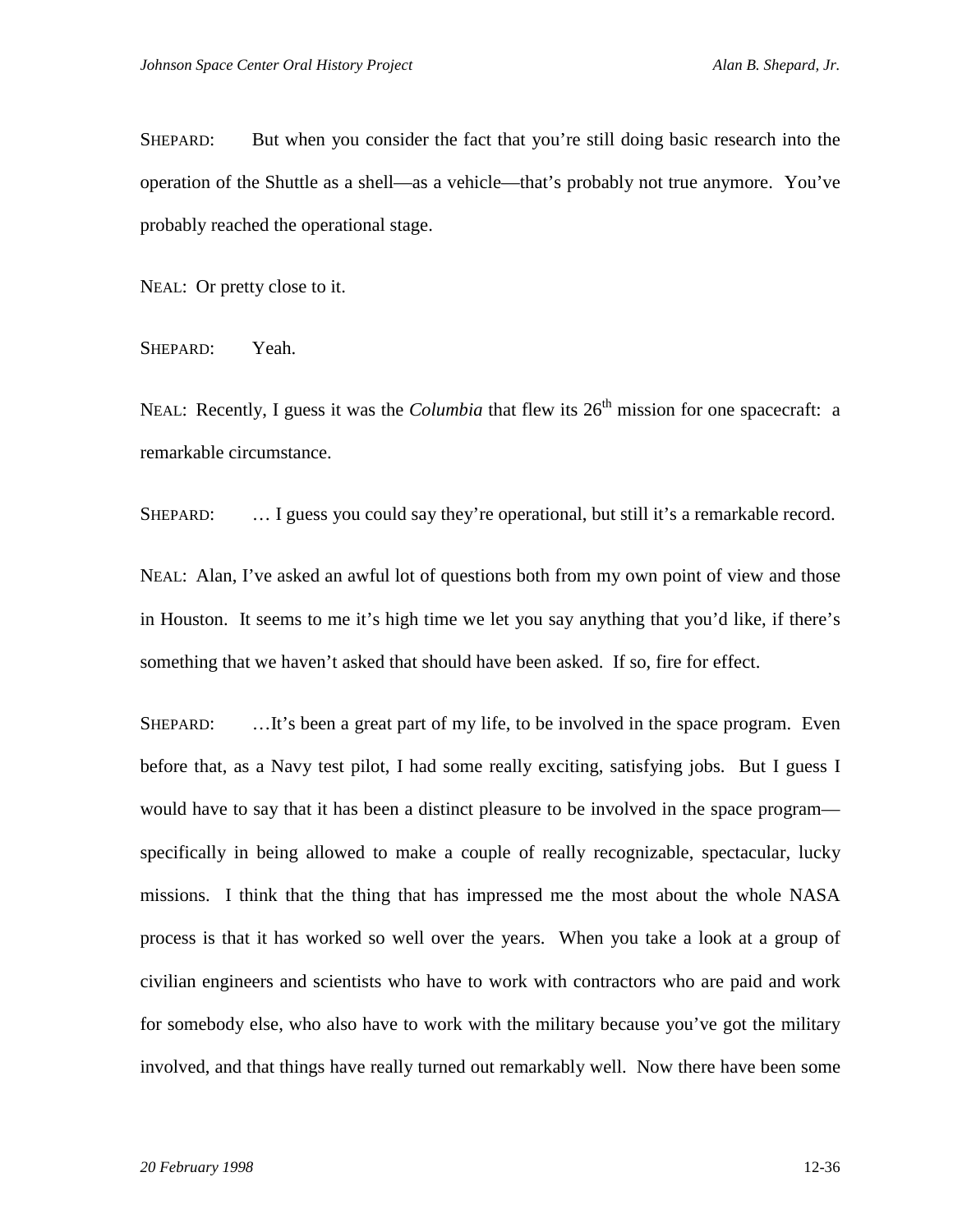heated discussions between the advantages of manned space flight and unmanned space flight, because there are parts of NASA, as you know, totally dedicated to unmanned space flight. There have been some noted discussions and differences of opinion between the engineers on space flight who would like to automate everything and leave the pilots out of there. But you know in the final analysis, I can't remember any of these decisions that were made with an absolute hard-over judgment. It seems to be there always have been, and still are, discussions going on to get the best possible answer. When you take a look at the NASA organization, 1958/1959, nobody would have thought what it has done over the years. Nobody would have thought that the computers which took us to the Moon and back were the forerunners of today's chips and today's technology because of the money and the effort that NASA spent back in the '60s. Sure we would have computers; no question about it. But we wouldn't have advanced, we wouldn't be at the position we are today without that tremendous impetuous that NASA had in making the computers. Satellites, the incredible spate of information flowing back and forth from satellites all springing from the NASA organization. It's remarkable what the organization has done, and is still doing. It's just a great process.

NEAL: Let the record show that that commercial was totally unsolicited. That was Alan Shepard's own thought. I'm just making that for the record.

SHEPARD: You didn't have to apologize.

NEAL: I'm not apologizing. I'm making sure that somebody watching this knows very well that that was pure Alan Shepard and not Roy Neal instigating a thought or two, or not NASA instigating a thought or two.